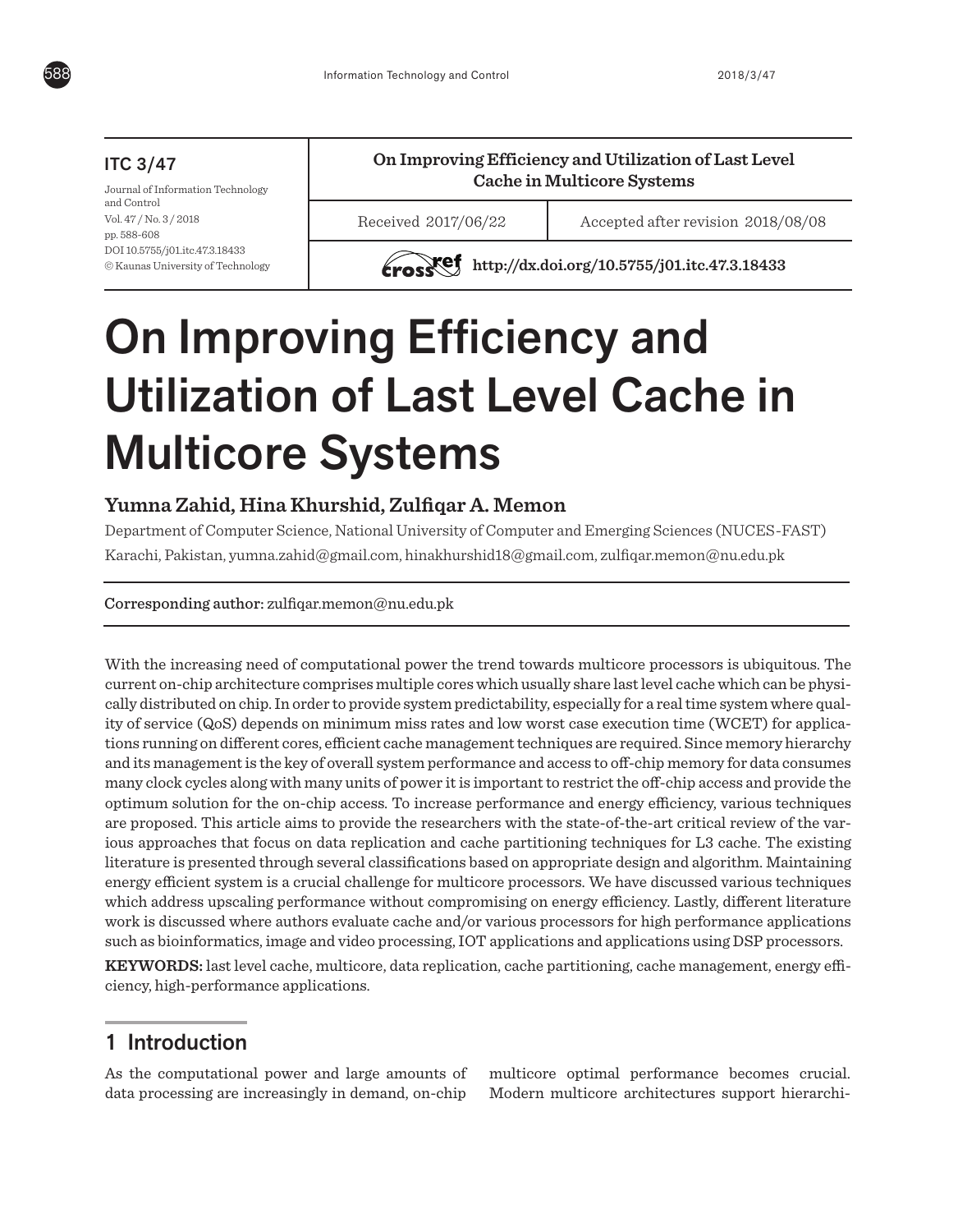cal memory organization; this includes private L1 and L2 caches for each individual core, L3 shared on-chip cache, and off-chip DRAM. Last-level Cache (LLC) or L3 cache is an integral component where data stored are easily accessed by many cores concurrently. LLC allows low latency access rate for data with high temporal and spatial locality compared to off-chip memory data retrieval. However, multicore performance can easily degrade due to large evictions of data from LLC and interference caused by cores performing on the same cache lines. Although L1 and L2 cache eliminates the problem of cache contention but offers limited space for data storage. The resultant interference and data eviction can lead to highly variable performance that can be detrimental to the system quality of service (QoS). Energy efficiency is another vital aspect to consider in multicore systems. Higher energy requirement not only is an unsustainable practice but can also generate poor system predictability. Thereby, it is imperative to develop countermeasures to efficiently utilize LLC for improved performance and energy consumption. This article provides two categories of measurements for improved LLC utilization: data replication and partitioning techniques applied on LLC. Table 1 shows the comparative analysis of the various techniques employed to optimize the L3 cache using Data Replication and Cache Partitioning.

Data replication mechanism is essential for maintaining high cache hit rates and data locality by replicating cache lines on LLC close to the requesting core [39]. Proposed data replication protocol offers many advantages. The protocol will decrease energy consumption (resulting in low heat generation) and memory latency by replicating cache lines which will be reused frequently in the last level cache of the requesting core. Moreover, with the help of a classifier, which will be adjusted on runtime at the granularity of cache lines, the protocol will balance data locality on caches and off-chip miss rates. This protocol will allow coherence complexity which will be similar to classic coherence protocol. Data replicas will be allowed on the last level cache of core where the request will be made. Furthermore, coherence complexity will also be allowed. This means if a miss occurs in the L1 cache and as a result, the last level cache will be searched for requesting data; data are invalidated on the local cache of a core.

Partitioning techniques increase process independence, reduce interference among jobs running on different cores concurrently, and hence utilize processor's capacity efficiently. Many methods have been implemented or proposed both in software and hardware to address issues regarding partitioning. This paper addresses some cache partitioning techniques most common being page coloring which brings an improvement to way-partitioning by allocating different colors to pages assigned to tasks [25]. Page coloring reduces chances of overlapping of L3 cache space among processors. This article describes how page coloring is employed. OS scheduling algorithm also impacts contention among workloads. Two main scheduling algorithms, partitioned-based scheduling algorithm and global-based scheduling algorithm, are presented and evaluated against the performance of page coloring. Moving on, dynamic cache partitioning scheme known as COLORIS [73] is another methodology which addresses the issue of cache interference more finely by allowing dynamic re-coloring based on application phase transition [30]. This article discusses cache utilization with dynamic cache partitioning and the consequent overhead with re-partitioning. Both of the above-mentioned techniques are still coarse-grained, that is to say, addresses partitioning at the set of blocks. Vantage, another method, implements fine-grained allocations to processes on multiple cores by partitioning at cache lines [61]. It proposes high associativity with line placement in LLC. There is increased isolation brought on by partitioning most of the cache rather than all of it. This way, when workloads assigned to partitions require more capacity than allocated, can borrow space from the un-partitioned region and so reduce eviction of other cache lines. This article uses statistical analysis to evaluate Vantage. In order to exploit heterogeneity in spatial locality among workloads, a two-dimensional approach called Spatial Locality-aware Cache Partitioning (SLCP) [26] was proposed. It claims to modify cache line sizes as well as allocating capacity [36]. It calculates capacity requirement in terms of the temporal and spatial locality at run-time for each individual task. Software techniques, as described, alleviate cache interference to an extent but require cache locking, implemented in hardware, to fully isolate tasks among cores.

The rest of the paper is organized as follows. Section

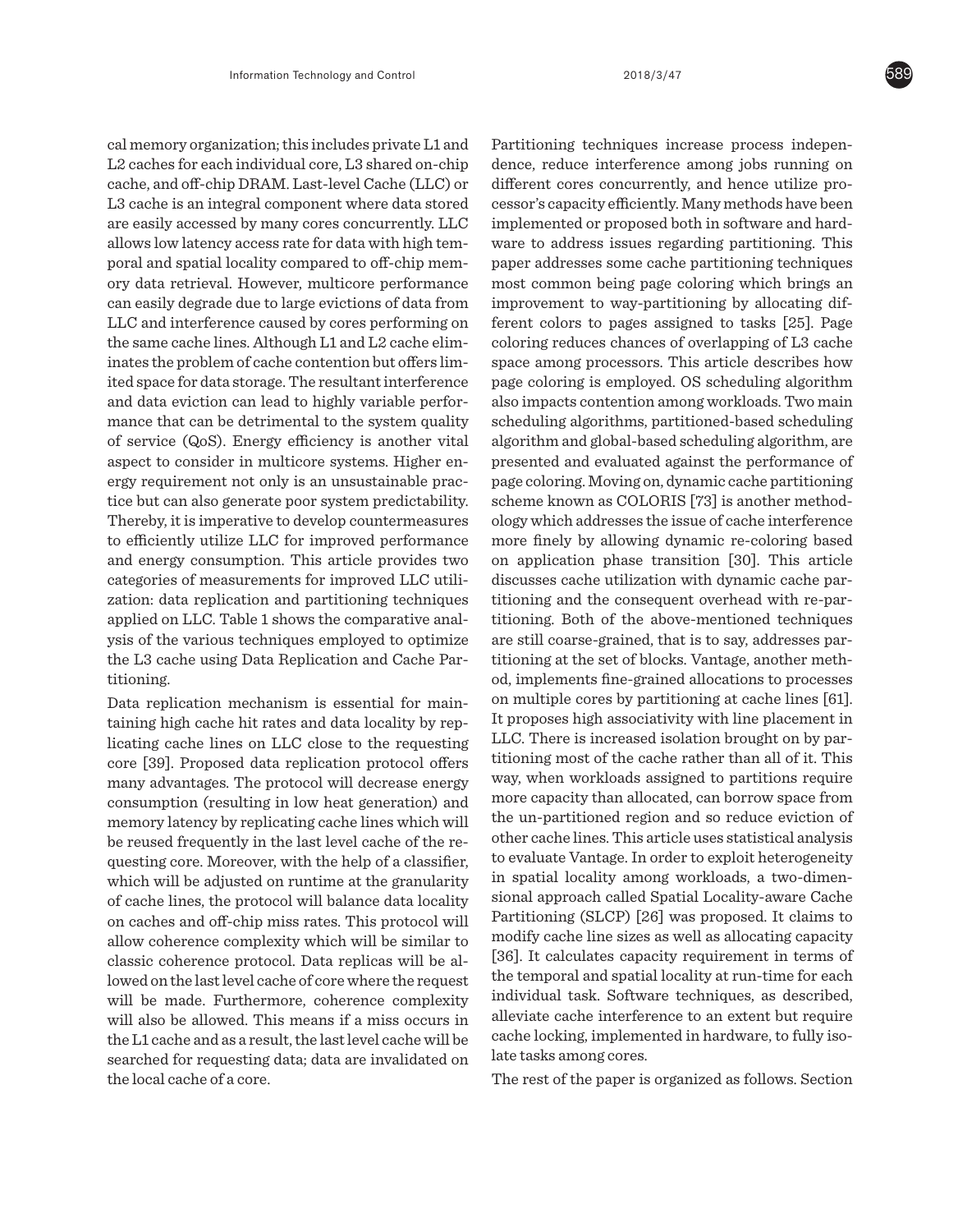2 provides an insight into multicore architecture and memory hierarchy. It also elaborates how energy plays an important role when designing such multicore platforms. Section 3 focuses on Data replication techniques. Section 4 discusses shared cache partitioning techniques. In Section 5, energy efficient implementation with respect to both data replication and partitioning techniques on LLC is presented. Section 6 gives some insight on how LLC design plays a crucial role in High-Performance Computing. Moreover, Section 7 enlist some of the main limitations to *Data Replication* or *Cache Partitioning* techniques. Lastly, Section 8 concludes the research paper.

# 2. Background

In order to increase the processor's performance which can be affected by various reasons including memory latency computer architects proposed the idea of number of cores on a single processor chip. Multi-core processors do various tasks like multithreading, multitasking, security and other physical checks which results in higher heat generation. This in turn will raise other issues like scalability and power constraints among multi-core network communication. Applications used multithreading on multicores to get faster operations. In order to improve performance and energy efficiency good scalability for multicore and assurance of single core performance is important [39].

Memory hierarchy efficiency is directly proportional to access latencies of private and shared caches and their hit rates. Much of the die area of the processor occupied by the Last Level caches are expected to hold quite a few megabytes of data. The shared Last level cache, which provides megabytes to multicore, is hard to manage since it requires cache coherency protocols on architectural level. These protocols utilize data locality and scalability of directory to get data faster from local caches in single chip multicore organizations but, on other hand, data continue to displace on private caches. Private caches also suffer from capacity limitation due to frequent communication between cores over data [40]. Capacity limitation is also one of the reasons for cache miss rates [5]. In order to reduce these miss rates several techniques have been proposed so far like larger blocksize, Instruction pre-fetching, data pre-fetching, higher associativity, controlled pre-fetching, compiler pre-fetching and victim caches. These techniques reduce miss rates, however cache performance is not enough due to often miss penalties in case of cache miss. Here introduced the idea of multi-level caches along with techniques like *priority to read miss over write miss*, *non-blocking caches*, *critical word first* etc. Introduction of multi-level cache significantly improves performance of overall system as compared to single cache organization. Later, when multi core was introduced with already proposed techniques, the data locality and off chip miss rates were balanced by Last level cache organization. Private LLC organization, on the other hand, had high off chip miss rate. Non-Uniform cache access is a result of shared LLC organization that effects chip locality but their off chip miss rates are low since cache lines are not replicated [37].

Multicore processor improves parallelism and performance as compared to single core processors, but it comes with complexities like coherency, memory consistency and synchronization issues. Many solutions have been proposed so far in order to reduce complexities and achieve maximum performance from multicore architecture. To reduce coherence complexity, data migration and data replication, enforced on cache using snoopy or directory protocol. However, snoopy protocol does not show significant performance when the number of cores increased more than eight cores per processor. Here directory protocol takes lead with contrast to various cache coherency protocols like MSI, MESI, MOSI, MOESI, MESIF, MERSI, DragonFly and FireFly.

Multicore processors have their own private (L1 and/ or L2) and shared cache (L3 and/or L4 also known as Last Level Cache) where directory is stored on each LLC of core that is also shared with cores. Directory keeps track of the metadata on each block and of which cache block holds what data along with its status.

# 3. Data Replication Techniques

This section will elaborate on the various data replication techniques employed in LLC to enhance the efficiency of multicore processors. Multiple approaches are discussed as proposed by different researchers.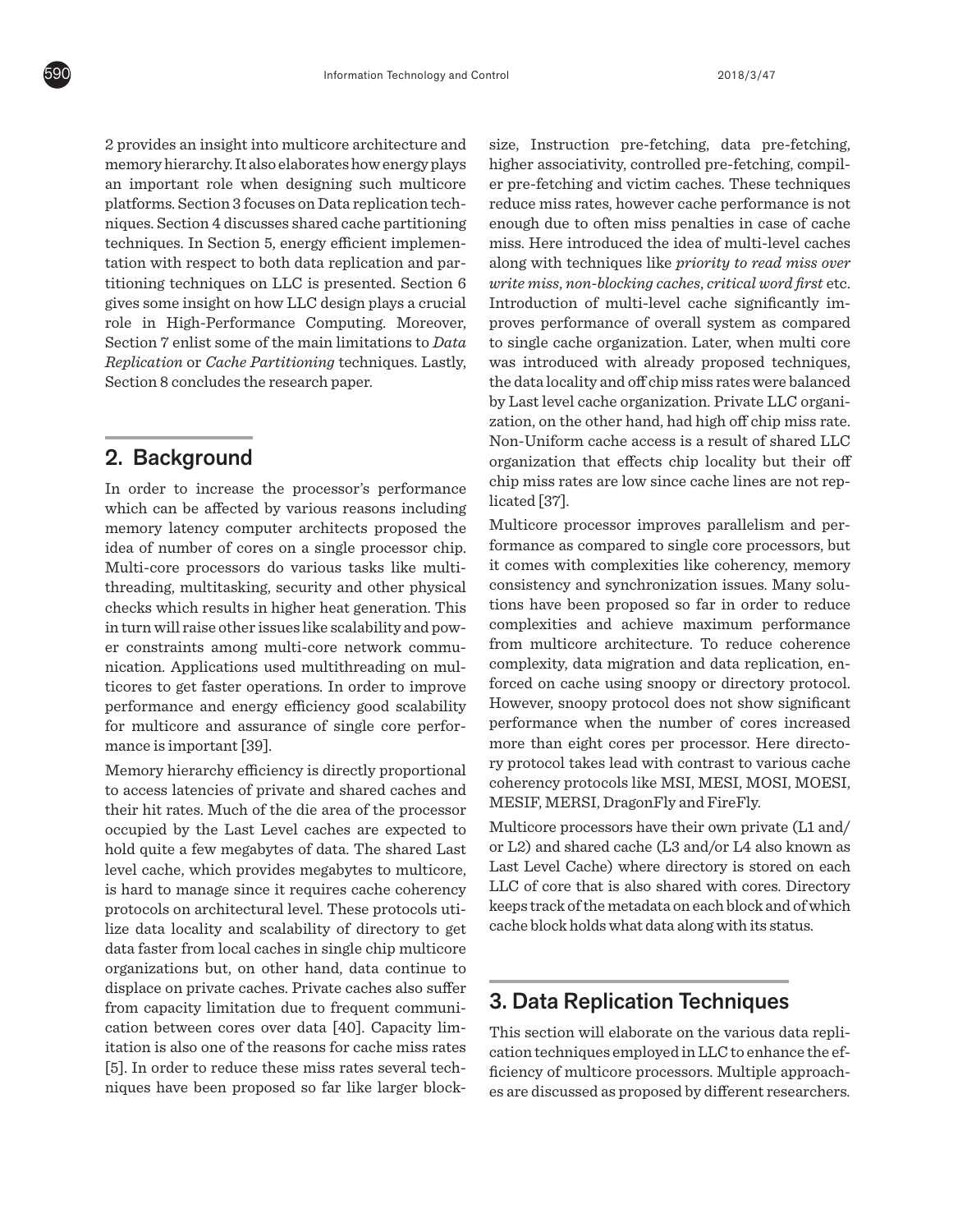Baseline multi-core system contains network controller for communication between cores and maintroller for communication between cores and main-<br>taining network traffic. Each core contains private Core A are valid and the respective core is free to recache along with cache lines, shared cache (Last level spond back, then Core B is given the requested data and cache) with directory to maintain coherency among data block is marked with Sharec<br>cochec In classic engaged of MESI (Modified Fred). B needs to wait Moonwhile if or caches. In classic approach of MESI (Modified-Exclu-Baseline multi-core system contains network concrees  $\frac{1}{\sqrt{1-\frac{1}{\sqrt{1-\frac{1}{\sqrt{1-\frac{1}{\sqrt{1-\frac{1}{\sqrt{1-\frac{1}{\sqrt{1-\frac{1}{\sqrt{1-\frac{1}{\sqrt{1-\frac{1}{\sqrt{1-\frac{1}{\sqrt{1-\frac{1}{\sqrt{1-\frac{1}{\sqrt{1-\frac{1}{\sqrt{1-\frac{1}{\sqrt{1-\frac{1}{\sqrt{1-\frac{1}{\sqrt{1-\frac{1}{\sqrt{1-\frac{1}{\sqrt{1-\frac{1}{$ 

**3.1. Data Replication on Last Level Cache** sive-Shared-Invalid) protocol, if one private cache L1<br>of core A holds data and another private cache of other sive-Shared-Invalid) protocol, if one private cache L1 of core A holds data and another private cache of other on network [10]. If requested data in private cache of Core A are valid and the respective core is free to respond back, then Core B is given the requested data and data block is marked with Shared state; otherwise core B needs to wait. Meanwhile, if another core C requests

#### Table 1 **Table 1** Comparative Analysis of L3 Cache Optimizing Techniques Analysis of L3 Cache Optimizing Techniques Techniques Techniques Analysis of L3 Cache Optimizing Techniques Analysis of L3 Cache Optimizing Techniques Analys

Comparative Analysis of L3 Cache Optimizing Techniques

|                    | Approach                                             | <b>Techniques</b>                                                                                                                                                               | <b>Overheads</b>                                                                           | Performance                                                                                                                     |
|--------------------|------------------------------------------------------|---------------------------------------------------------------------------------------------------------------------------------------------------------------------------------|--------------------------------------------------------------------------------------------|---------------------------------------------------------------------------------------------------------------------------------|
| Data Replication   | On Last level cache                                  | Data replacement using<br>Locality Classifier, MESI<br>Protocol                                                                                                                 | Storage overhead, expensive<br>coherence protocol, more<br>network traffic                 | 14% to 21% improvement on different parallel<br>benchmarks                                                                      |
|                    | On CMP-NuRAPID                                       | Data replication near to<br>requestor core using In-<br>Situ communication.<br>MESIC protocol                                                                                   | Cache capacity overhead,<br>communication overhead for<br>every write                      | 13% to 28% improvement over a shared cache and<br>8% improvement over private caches                                            |
|                    | Tag replication                                      | Replication of cache tag<br>into TRB. Selective TRB                                                                                                                             | 17.2% energy and 15.6% area<br>overheads                                                   | Selective-TRB achieves AWR rate of 97.4% for<br>dirty cache-lines. Selective-TRB-EWB achieves<br>AWR rate of 100% and 0 DOR-AVF |
|                    | On Clusters                                          | Block replacement in<br>distributed caches.<br>rotational interleaving                                                                                                          | Hardware overhead                                                                          | Average 14%, best 32%, ideal cache design 5%                                                                                    |
| Cache Partitioning | On Real-Time Schedulers                              | Page coloring,<br>Partitioned-EDF and<br>Global-EDF scheduling<br>employed                                                                                                      | OS overhead (scheduling,<br>context switching, release, IPI<br>latency, and tick counting) | Safe HRT bounds for WSSs of 32 and 64 KB for<br>both G-EDF and P-EDF, and for WSS of 128 KB for<br>P-EDF                        |
|                    | <b>Using COLORIS Framework</b>                       | Static cache partitioning<br>and dynamic cache<br>partitioning using page<br>coloring                                                                                           | Re-partitioning of pages<br>overhead                                                       | Up to 39% decrease in co-running workload<br>interference                                                                       |
|                    | Vantage Cache Partitioning<br><b>Scheme</b>          | Fine-grained partitioning<br>for skew-associative<br>caches and zchaces.<br><b>Isolation techniques</b><br>using managed and un-<br>managed regions. Churn-<br>based management | 1.5% state overhead                                                                        | Improves throughput by 98%, 8% on average(up to<br>20%), using a 4-way cache                                                    |
|                    | Spatial Locality-Driven<br>Cache Partitioning (SLCP) | Using spatial and<br>temporal locality of<br>workloads at runtime. Set-<br>associative tag<br>structures using auxiliary<br>tag directories (ATD)                               | Tag storage required. Hardware<br>overhead of online locality<br>monitoring                | 18.2% and 18.4% higher IPC throughput using LLC<br>prefetcher. 6.9% to 12.5% energy consumption<br>reduction                    |
|                    | Semi-Partitioned Hard-Real-<br>Time Scheduling       | Semi-partitioned<br>scheduling using cache-<br>locking and locked cache<br>migration                                                                                            | Task migration overhead                                                                    | 37.31% increase in utilization & 81.36% density<br>increase                                                                     |

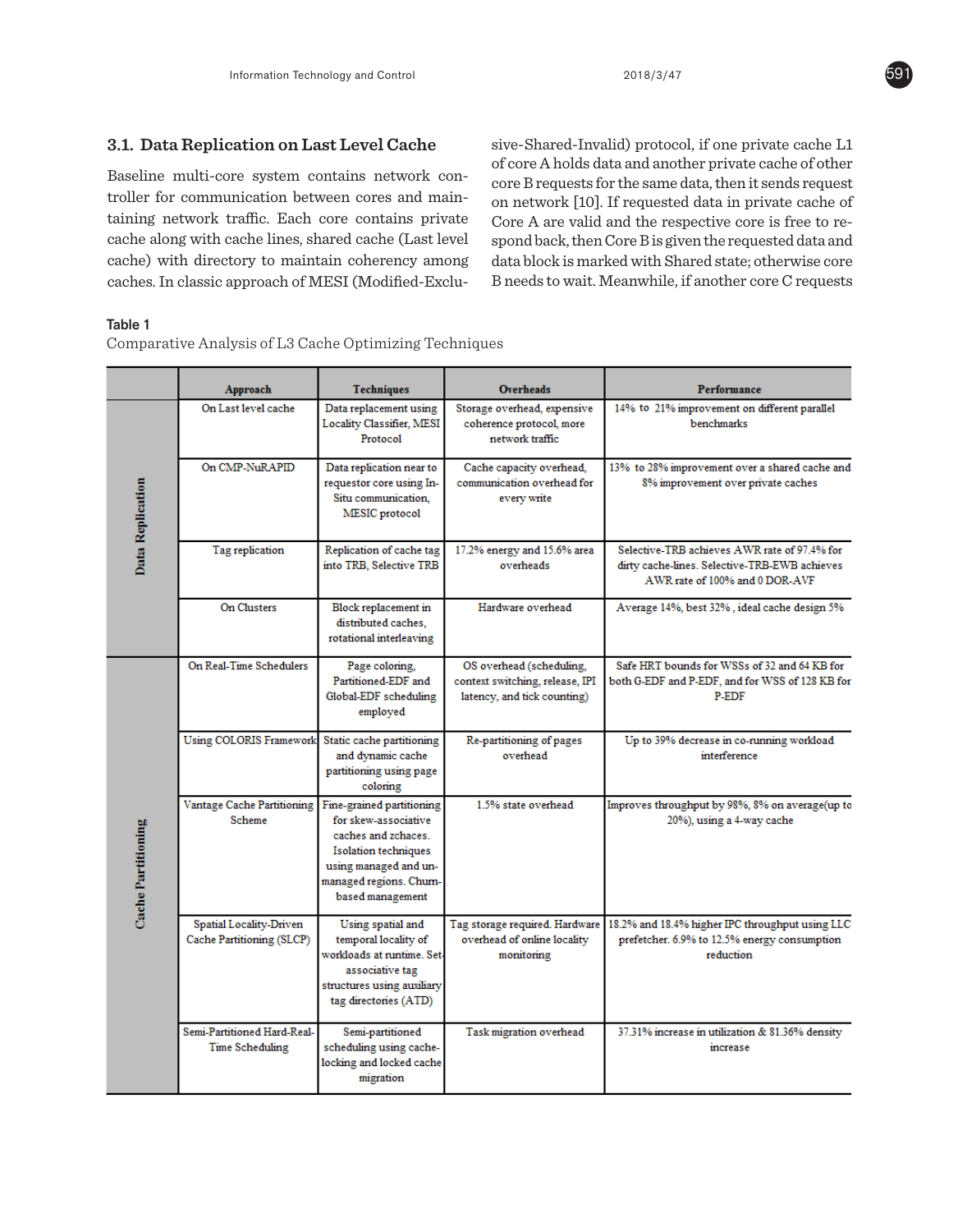for the same data, then it needs to wait too in order to get requested data. This phenomenon effects processor performance while cores are in waiting state. It also increases network traffic since cores need to check repeatedly if data are available [48].

To overcome the issue, many researchers have proposed replication techniques. Kurian et al. [39] have come up with the idea of copying data into requestor LLC slice so that if private cache needs data it should be available to its own shared LLC. This mechanism will track and classify reuse of each cache line of last level cache with the help of classifier who will track down the locality information of the cores.

#### **3.1.1. Methodology**

Authors classify each core into either *replica sharer* or *non-replica sharer*. Initially, all cores will be *non-replica sharer* since there is no replica made so far. Each core, *either replica sharer* or *non-replica sharer*, will contain home *reuse counter* and *replica reuse counter* along with *replica threshold*.

On a read miss, request will be sent to home location and data will be replicated on private and LLC cache if *replication bit* mode is true (*replication bit* is set to true when home reuse counter gets to *replication threshold*).

*Replication bit* mode and *home reuse* counter (tracks the number of times home location is accessed by specific core for data) is initially set to zero (0). When request for data comes to home location, *reuse counter* is incremented by one. If *home reuse* counter is smaller than the threshold value, data will not be replicated and only requested data will be given to private cache of requester core.

When a miss occurs for write request, directory protocol checks local LLC for replicated data.

- **1** If replica is not found, request will be sent to home location. On each access request, home reuse counter will be incremented. As soon as home reuse counter reaches the threshold value, replica will be created for requester core; otherwise requested data will be directly given to requester core.
- **2** If replica is found at LLC location in *Modified (M)* or *Exclusive (E)* state, data are given to private cache and replica counter will be incremented.
- **3** If replica in LLC block is in *Shared (S)* state, then directory will first invalidate all replicas in LLC and

data in private cache before updating and home reuse counter will be set to 0 for all non-replica sharer except writer.

By far Least Recently Used (LRU) protocol is considered to be most successful block replacement protocol but it still has a room for improvement. Various authors have proposed modified versions of LRU [18]. Kurian et al. [39] proposed locality classifier which with the help of the locality information identifies if core will remain replica sharer or not. It helps to identify when any invalidation or eviction request comes to core.

#### **3.1.2. Evaluation**

By reviewing ideas for data replication it has been observed that data replication has a fault of storage overhead since data replication is placed in cache. For example, lets suppose 16kb data be stored in local private cache of 64kb, whereas its replication copy (16kb) is stored in its local LLC of 128kb. Replication space of the same size is also filled in home location LLC and home location private cache. For the 16kb data, additional storage overhead (considering only replication data size in LLC of both cores) is 32kb (almost double the size in this example). Moreover, in order to keep track the replicated data and to maintain the coherency between them, a directory is also needed which will take its own storage capacity. On the other hand, coherency protocol capacity also increases due to the addition of separate tags and counters of the directory protocol to maintain coherency in private caches of the replicated data. Additionally, classifier needs to update locality information each time along with the replicated core sharer list [6]. This makes the directory an expensive solution as compared to previously proposed coherency protocols.

Network traffic increases when communication between caches and LLC occurs for the acknowledgment of invalidation and eviction [39]. These signals are actually the acknowledgment messages, used to send invalidation and eviction information along with home reuse counter and replica reuse counter.

#### **3.2. Data Replication on CMP-NuRAPID**

To improve the performance of Chip MultiProcessors (CMP), various designers have combined design metrics with constraints in order to optimize performance [42, 56]. Many researchers have proposed different approaches [68, 72, 74] to optimize CMP per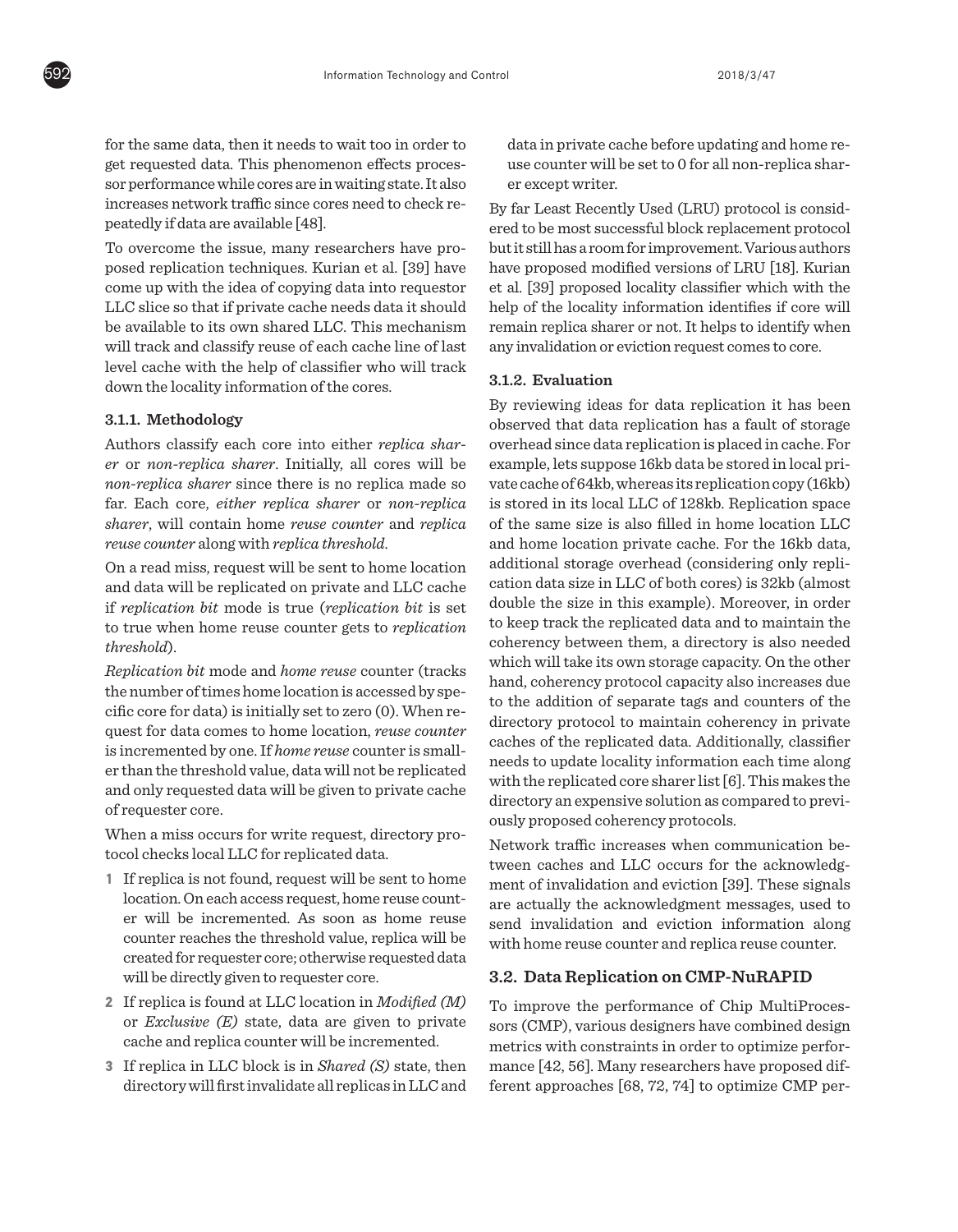formance. Chishti et al. [15] proposed data replication ideas on CMP-NuRAPID that replication should be made near to requester core and it should only take place for read requests. They replicated data on requester core if only read requests are made from core. They controlled replication by avoiding replicating data for read-write requests.

#### **3.2.1. Methodology**

The authors in [15] have explored the possibilities of achieving fast access and enough capacity in shared and private cache by proposing the following ideas:

- **1** To allocate copies (for read-only requests) close to the requesting core, so that access should be fast. Controlled-replication is required to minimize capacity issue raised by replicating copies near to the requesting core.
- **2** Since off-chip communication is slower than onchip communication, in-situ communication was proposed to have fast access to data.
- **3** The authors have proposed the idea of *capacity-stealing* from neighboring cache, since communication between the neighbors in CMP is not expensive. This provides dynamic customization of on-chip capacity.

The authors also exploits data arrays, tag arrays and pointers in CMP-NuRAPID architecture to execute proposed ideas. In order to achieve replication for read-only requests MESI protocol was modified. A new state was added in already existing MESI protocol so that in-situ communication can also be achieved. This new protocol was named as MESIC (Modified, Exclusive, Shared, Invalidate, Communication).

#### **3.2.2. Evaluation**

Chishti et al. [15] analyzed the performance metric for controlled replication and In-situ communication individually and together with metric parameters; multithread workloads and multiprogrammed workloads, respectively [9]. Results show that proposed techniques significantly decrease capacity and Read-only sharing misses. On average, CMP-NuRAP-ID achieved better performance over shared cache by 13% and for private caches by 8%.

#### **3.3. Tag Replication Along with Cache Line**

Replication on data level still lacks significant outcome and provides a room for improvement. To keep this in consideration, Wang et al. [70] proposed an idea to replicate cache tag along with cache data. They utilize data locality information to replicate most recently accessed cache tag into buffer named *Tag Replication Buffer (TRB)*.

#### **3.3.1. Methodology**

Tag replica is created when data are fetched into private cache and there is no tag entry of it in tag replica buffer and second when data are fetched into private cache and its entry is added into tag array. In order to improve security and reliability of TRB, [70] further proposed *Selective-TRB*. This scheme only works for dirty cache lines and replicates only dirty cache line data. The authors in [70] further exploit LRU replacement policy to propose their own modified LRU policy with the help of FIFO.

#### **3.3.2. Evaluation**

Wang et al. [70] exploited memory access locality to design TRB and to increase reliability in TRB. The authors also proposed *Selective-TRB* which displayed significant performance rate in contrast with other proposed work for data replication and smaller overhead since, these techniques works on dirty cache lines. TRB shows performance improvement of almost 90% when tags are accessed via tag buffer (keeping tags replica). Their Selective tags replication technique with modified replacement policy LRU+FIFO shows improvement of 97% when performed over tags of dirty cache data.

#### **3.4. Replication on Cluster Level**

Hardavellas et al. [28] proposes replication of data on clusters for reactive-NUCA architecture. Cluster level replica is defined as a number of cores where maximum one replica should be present on a cache.

#### **3.4.1. Methodology**

During analysis the authors in [28] observed that different characteristics were exhibited, when the cache was accessed both for instructions and data (in both private and shared caches), which in result leads to the implementation of not only different data migration policies but also different replication and placement policies [7]. By exploiting this observation, the authors designed Reactive-NUCA for block placement in distributed caches with lower overhead and latency. Architecture places

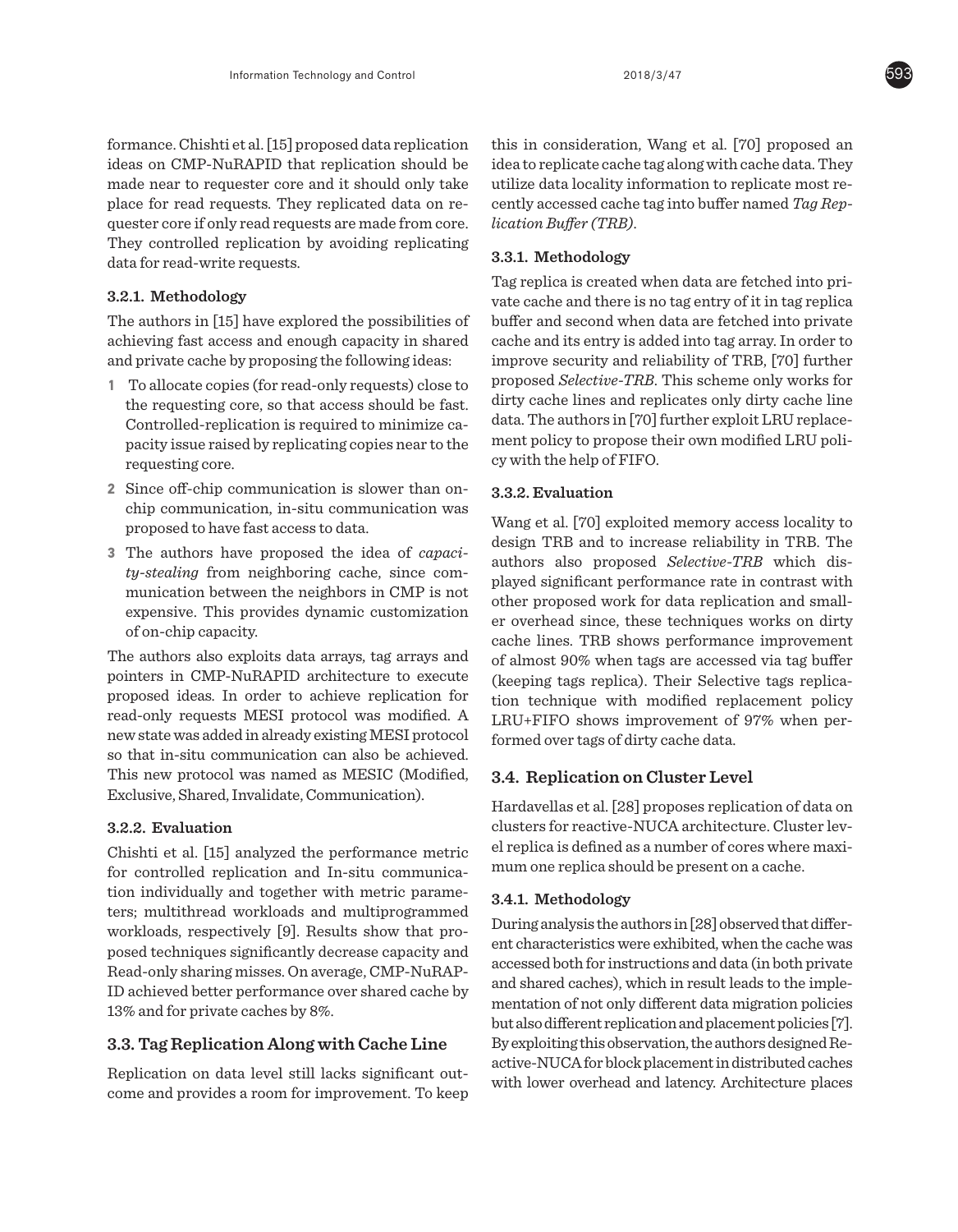blocks at the appropriate location of cache by reacting to class of cache access. The proposed technique intelligently works with O.S to minimize coherency issues and support data placement, migration and replication policy without using any external protocol.

#### **3.4.2. Evaluation**

**4.2. Evaluation**<br>The size of cluster was increased by adding as many **the size of cluster** was increased by adding as many cores as possible, resulting in increasing hit latency on last level cache but reduced data locality and last level miss rates. Since miss rate on the last level did not improved and also due to the existing clustering, each **4.1.1** Methe location needs to search whether the data is present but also exhibit drastic network performance.

However, results show that RNUCA displayed performance stability and improvement on average by 14% for private cache designs, 6% for shared and 5% for ideal page address cache design. Their maximum achievement was 32%.

This section lays out a comparative analysis of various nus section ays out a comparative analysis or various and statement a line from one or and 10 ways.<br>methodologies proposed to isolate workloads in LLC  $\qquad$  In page coloring, colors are assigned to each page such processes on multicore processors.

#### **4.1. Page Coloring Cache Partitioning**

Page coloring cache partitioning technique, as proposed by Gracioli and Frohlich [25], allows isolation in task workloads in multicore processors by assigning different colors to individual tasks [27]. This section discusses the methodology used and the experiments carried out on various working set sizes (WSS) is of cluster was increased by adding as many<br>peroscible resulting in increasing bit lateney on we was either Partitioned-based scheduling algorithm spossible, resulting infinereasing intractive on<br>vol cache but reduced data locality and last love. (Partitioned-EDF) or Global-based scheduling algorithm (Global- EDF), and its evaluation.

#### **4.1.1. Methodology**

in L1 cache or not, causing not only delays in network in the coloring to a solution called partitioning techni 4. Cache Partitioning Techniques  $\frac{\text{first to bits in the cache address relate to words in the text 13}}{\text{cache line the next 13 bits access a set and the next 13}}$ Page coloring is a software-based partitioning technique designed to reduce cache interference caused so exhibit drastic network performance.<br>
when a task on one core evicts L3 cache line belonging ver, results show that RNUCA displayed perfor-<br>to a (possibly) preempted task of the same core or an-Example if the virtual to physical stability and improvement on average by  $14\%$  other core. Page coloring utilizes the virtual to physical page address translations in a set-associative indexed cache [66]. Using an 8MB shared 16-way set associative cache with 64-bytes per line, we are provided with 213 sets in the cache (8MB/16 ways x 1 way/64 B). The first 6 bits in the cache address relate to words in the cache line, the next 13 bits access a set, and the next 13 ection lays out a comparative analysis of various bits define a line from one of the 16 ways.

 $\frac{1}{2}$  and to help alleviate interference between co-running as color 0 to page 0, color 1 to page 1 and so on. The In page coloring, colors are assigned to each page such as color 0 to page 0, color 1 to page 1 and so on. The  $\frac{1}{2}$  sets in the colors are repeated after reaching the maximum col-<br>sets on multicore processors.  $\frac{1}{2}$  colors are repeated after reaching the maximum colrelate to words in the cachet line, the next 13 bits and the next 13 bits defined a line from one from one from one from one from one from one from one from one from one from one from one from one from one from one from on

#### Figure 1 of the 16 ways.

Mapping of physical pages to cache locations [24]

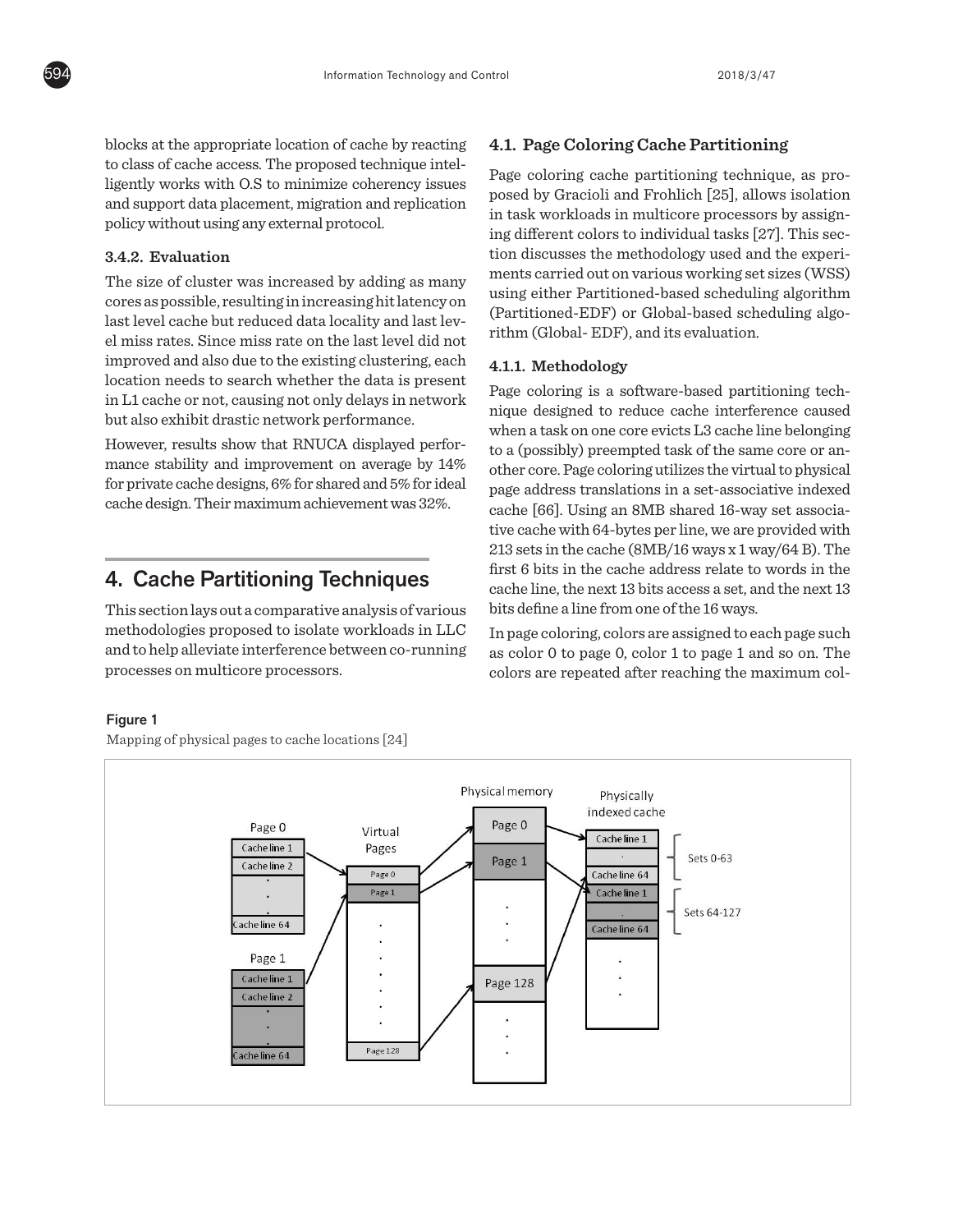or, calculated as (cache size / number of ways / page size). Hence, in our example, page 128 maps to the same color as page 0. Figure 1 shows how the actual pages are mapped to each cache set.

Scheduling algorithms play an important part in the performance of partitioning schemes. The two algorithms discussed in Page Coloring Methodology are global-based scheduling and partitioned-based scheduling. Global Earliest-Deadline-First (G-EDF) [24] is a type of global scheduling algorithm where the OS defines one ready queue of tasks to be distributed among the available processors. When a job is preempted from one core, it can be migrated to another processor for resumption. On the other hand, in a Partitioned-EDF (P-EDF), a partitioning heuristic statically assigns tasks into available processors where they are executed and no migration takes place for preemptive tasks. G-EDF is optimal for mixed-criticality levels co-exist in the same system.

#### **4.1.2. Evaluation**

The experiment was carried out on an Intel i7-2600 processor [62]. The super colors were assigned to the number of tasks in each set with two additional colors for an uncolored heap and another one for the OS. The super color is calculated when the number of colors defined for tasks are less than the maximum number of colors, as given by (1).

 $Supercolor = pagecolor%$ *max.num.ofcolors.* (1)

The experiment was carried out with the following scenarios by evaluating page coloring in terms of OS scheduling algorithms on the Worst-Case Execution Time (WCET) of tasks.

- **\_ S1:** OS and each task allocate data from a different super color.
- **\_ S2:** Each task allocates data from a different super color. OS allocates data from a non-colored and sequential heap. This creates interference between data allocated by OS and the data of each task, because OS can access a cache line of any color.
- **\_ S3:** Each task allocates data from the same super color. OS allocates data from a different super color.

Page coloring cache partitioning increases the system predictability by meeting deadlines [67]. It achieves this by using isolation of workloads. In P-EDF, page coloring was effective up to 128 KB of WSS and in G-EDF up to 64 KB due to some interference caused during migration. Inter-core communication is reduced by cache coherency protocol since all data are small enough to be able to fit in L2 cache and invalidations are minimized in L3. For larger WSS, the P-EDF is effective since partitioning of the L3 cache isolates and hence avoids contention between tasks running on different cores simultaneously.

#### **4.2. Coloris: Dynamic Page Coloring**

Due to the dynamic nature of applications, frequent repartitions of L3 cache become crucial for cache utilization. Static partitioning as discussed in Section 4.1 fails to address re-coloring repartitioning based on application phase change. Ye et al. [73] came up with COLORIS (COLOR ISolation), which is a framework implemented to dynamically repartition cache while maintaining fairness or Qos.

Re-coloring is a tedious task that can incur substantial overhead. It requires allocation of page frames, copying pages from memory and freeing old page frames when necessary. There can also be chances of naive allocation of colors among applications in such a way as to increase contention among tasks and consequent thrashing. A simple example would be a 2-core, 6-page color system with two running processes (P1, P2) and one ready process (P3). The page colors allotted to these three processes might be 1, 2, 3, 4, 5, 6 and 1, 2, 3, respectively [35]. Now, if process P2 needs to be preempted and replaced with process P3 to run on one core while P1 continues to run on the other, two processes will increase contention drastically for the same subset of space in the cache as the colors for both processes are the same. This would require re-coloring in an efficient manner.

This section will discuss its implementation details and the findings based on the experimental results.

#### **4.2.1. Methodology**

Shown in Figure 2 is the architecture of COLORIS which comprises two major components: a Page Color Manager and a Color-aware Page Allocator.

The Color-aware Page Allocator has replaced the Linux memory allocator framework which involves overhead by frequently calling the Buddy System to refill the list of free pages of a specific color in the page frame cache [65]. In COLORIS, instead, a memory pool is utilized

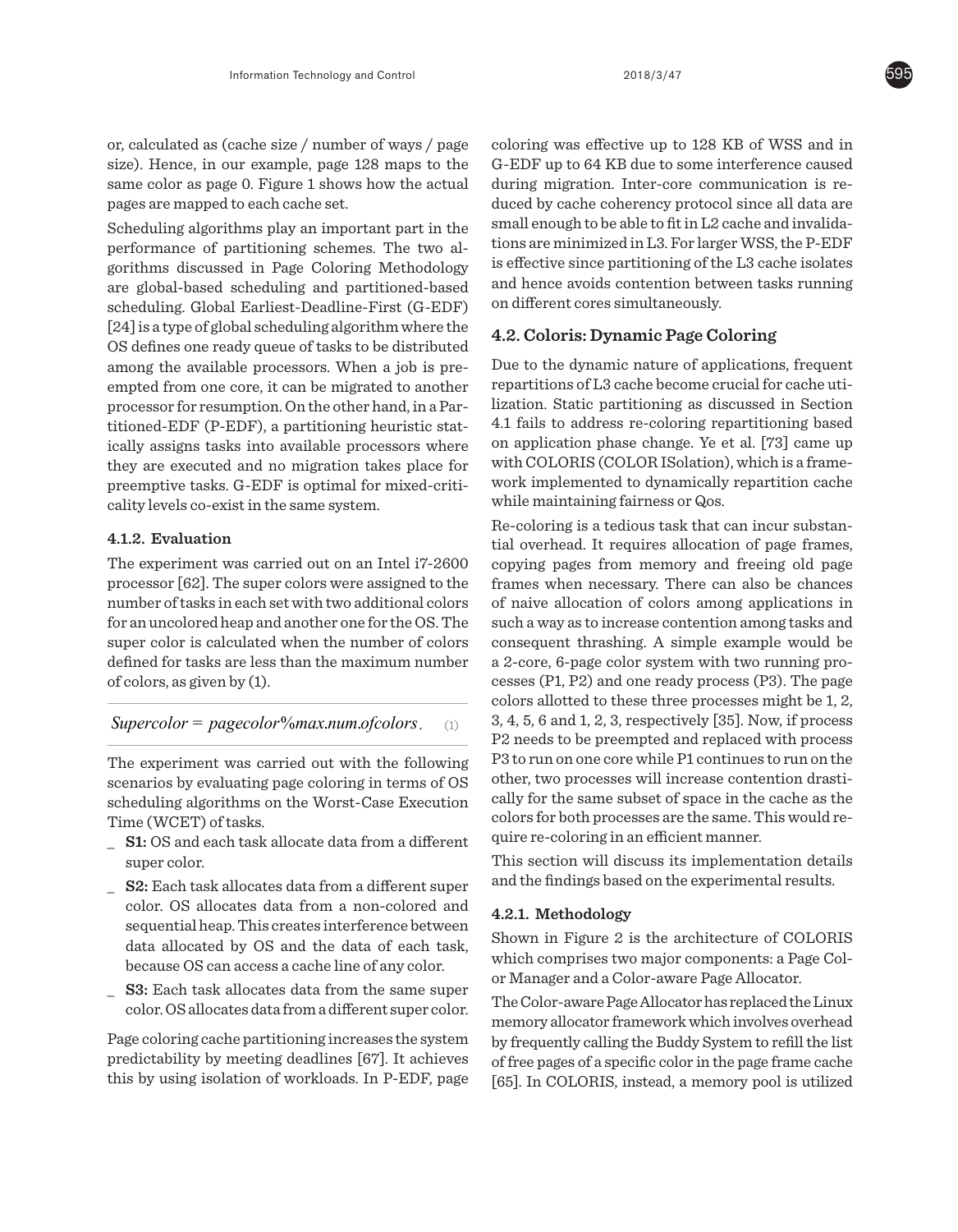for all page requests in a way that free pages, which are assigned the same color, are linked together and hence does not require the entire local cache sec multiple lists are formed. The allocator, when requested for a page, collaborates with Page Color Manager to a page, conducted with rage Color-Manager get more cache space by sharing colors is<br>to ascertain the colors assigned to the requesting pro-<br>sections [46]. This does, however, reinstate cess. The allocator then picks one of these colors in a terference but by sharing information on c round-robin manner and returns a page with that color and scheduling processes using sche from the memory pool. In the case of absence of that chances of contention can be mitigated.  $\frac{1}{\sqrt{1-\frac{1}{\sqrt{1-\frac{1}{\sqrt{1-\frac{1}{\sqrt{1-\frac{1}{\sqrt{1-\frac{1}{\sqrt{1-\frac{1}{\sqrt{1-\frac{1}{\sqrt{1-\frac{1}{\sqrt{1-\frac{1}{\sqrt{1-\frac{1}{\sqrt{1-\frac{1}{\sqrt{1-\frac{1}{\sqrt{1-\frac{1}{\sqrt{1-\frac{1}{\sqrt{1-\frac{1}{\sqrt{1-\frac{1}{\sqrt{1-\frac{1}{\sqrt{1-\frac{1}{\sqrt{1-\frac{1}{\sqrt{1-\frac{1}{\sqrt{1-\frac{1}{\sqrt{1-\frac{1}{\sqrt{1-\frac{1}{\sqrt{1-\frac{1$ cess, or in the case of none of them present it contacts  $\frac{4.2.2}{4.2.2}$ . Evaluation the Buddy System to populate the memory pool with With respect to re-coloring, experiments we new pages of various colors.

#### Figure 2

Architectural Overview of COLORIS [73]



The Page Color Manager, as already briefly explained, These The Page Color Manager Color Manager Color Manager Coloris require more cache space where as with a<br>effectively utilize all the L3 cache space among cores, having miss rates lower than Low Threshol Color Manager adopts a more flexible scheme. It di-<br>
vide their local cache vacant space for repa vides the cache into *N* contiguous sections with an  $\overline{p}$   $\overline{p}$  re-coloring is not possible due to their equivalent number of cores. Then each section is as-<br>levels. C5 was used for the special case in w signed to the individual core of *C/N* page colors where benchmark was executed using full cache  $C$  is the total number of colors available. In this way,  $N_{\rm max}$ co-running processes have the advantage of fully uti-<br>
Using static cache partitioning, the miss rates of *om*is a component in COLORIS responsible for assigning colors to processes via specific policies. In order to co-running processes have the advantage of fully utilizing cache capacity with enhanced isolation.

The static partitioning still incurs a large overhead  $C2$ ) the miss rates were contained within when migration of processes needs to be performed in of threshold. This means  $QoS$  requirement the case of load balancing. To overcome this problem and to exploit dynamic phase changing of the process, re-coloring is exercised. Page Color Manager makes online color assignment changes based on dynamic

application behavior in such a way that if one process does not require the entire local cache section, some colors can be reclaimed; likewise, other processes can get more cache space by sharing colors from other sections [46]. This does, however, reinstate some interference but by sharing information on color utilization and scheduling processes using schedulers the chances of contention can be mitigated.

#### **4.2.2. Evaluation**

new pages of various colors.  $\qquad \qquad \text{out using four benchmarks: } power, \textit{tonto}, \textit{omnetpp} \text{ and}$  $\emph{games}$ With respect to re-coloring, experiments were carried *gamess*. *omnetpp* is memory intensive with others having a smaller memory footprint in order for repartitioning to be possible. Multiple configurations were tested on a 32-bit Ubuntu 12.04 Linux OS with kernel version 3.8.8 using threshold values as shown in Table 2.

#### Table 2

Experimental Configuration [73]

| Configuratons  | $LowThreshold(\%)$ | $HighThreshold(\%)$ |
|----------------|--------------------|---------------------|
| C1             | 30                 | 65                  |
| C <sub>2</sub> | 30                 | 75                  |
| C <sub>3</sub> | $\Omega$           | 100                 |
| C4             | (40, 0, 30, 40)    | (80, 60, 65, 80)    |
| C5             |                    |                     |
| C6             | 30                 | 75                  |

These are global cache miss rate thresholds. Applications with miss rates higher than High Threshold require more cache space where as with applications having miss rates lower than Low Threshold can provide their local cache vacant space for repartitioning. In *C3*, re-coloring is not possible due to their threshold levels. *C5* was used for the special case in which every benchmark was executed using full cache space (for more details, please refer to the given reference [73]).

in the case of this problem and to overcome this problem and the coloring and the coloring of the coloring of the  $n$  and  $n$  and  $n$  and  $n$  and  $n$  and  $n$  and  $n$  and  $n$  and  $n$  and  $n$  and  $n$  and  $n$  and  $n$  and  $n$  *C2*) the miss rates were contained within the range of threshold. This means QoS requirement was met. Instead of using system default QoS specification dependent upon uniform threshold values, independent QoS can be satisfied as shown in *C4* configuration. Here, Low Threshold was kept at 0 for *tonto* in order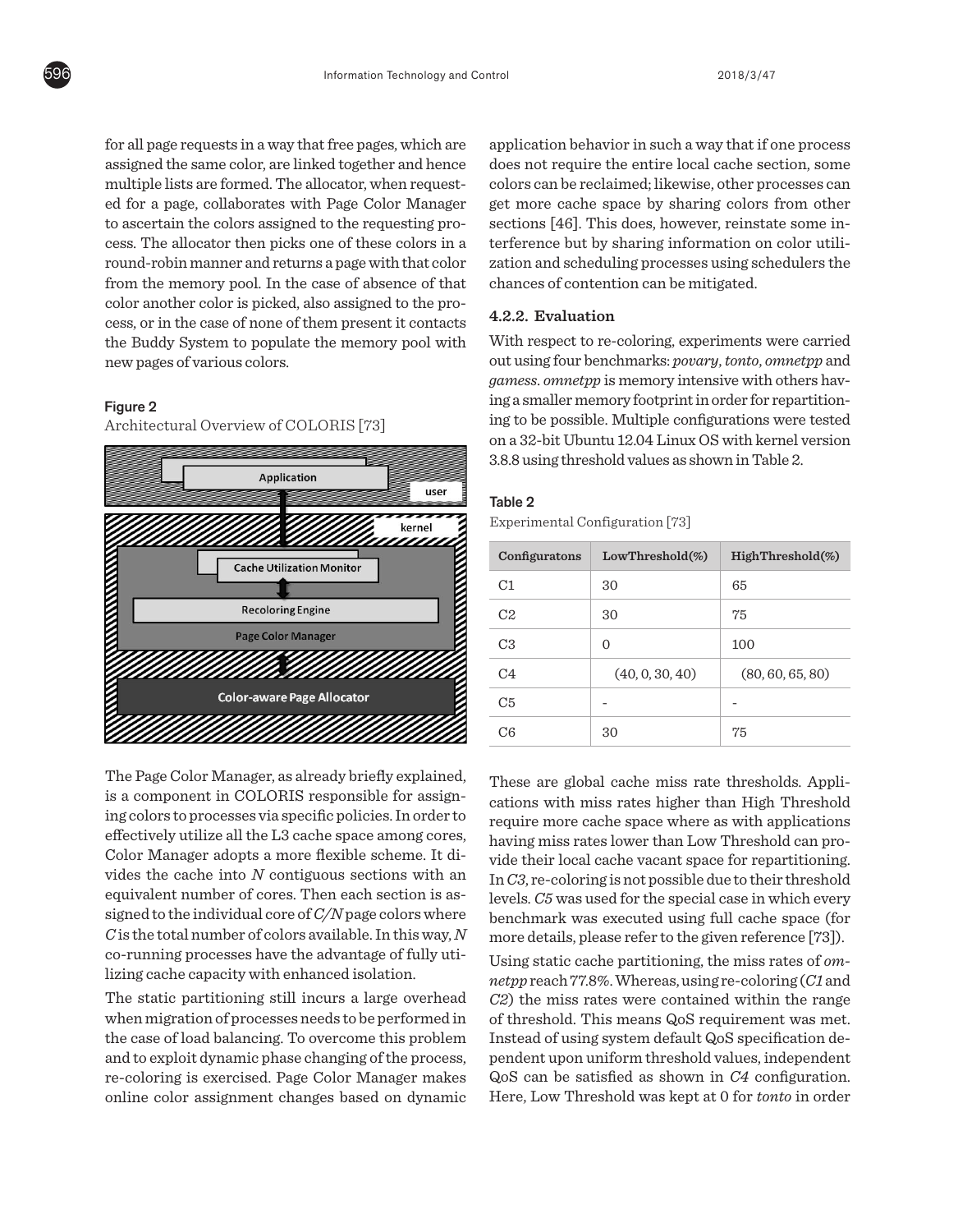to avoid taking its cache space and hence its miss rate was retained below 40%. This shows that individual QoS can be effectively guaranteed using COLORIS framework for repartitioning.

#### **4.3. Vantage: Fine-Grain Cache Partitioning**

Techniques, so far discussed in Cache Partitioning, are coarse-grained partitioning which allows sections in terms of sets (multiples of page size x cache way). This reduces associativity and cannot be extended to support a number of cores more than 4 without compromising QoS and isolation among partitions. Vantage, proposed by Sanchez and Kozyrakis [61], is a scalable and efficient technique which employs finegrained cache partitioning. Vantage is capable of supporting a large number of partitions defined at cache line granularity for on chip multiprocessors (CMPs) with as many as 32 cores. It proposes to maintain high associativity and strong isolation. Vantage is applicable on caches with high associativity such as skew-associative caches [63] or zcaches [60] indexed with good hashing. It can work with set associative caches but with lower performance.

Vantage is derived from statistical analysis and not from empirical observation. It implements partitions partially most of the cache, instead of complete cache space. This way when partitions outgrow their allocations, they can take space from an unpartitioned cache instead of compromising space from other partitions which effectively reduces interference.

#### **4.3.1. Methodology**

Vantage uses soft partitioning which does not physically restrict line placement. It evicts lines using churn-based management. Churn-based Management uses insertion rates (insertions per unit of time) known as churns to match demotions of line per partitions. This is implemented by firstly dividing the cache into two logical regions – a managed and an unmanaged region, by using tags [49]. LRU (Least Recently Used) replacement algorithm is used to rank line irrespective of region. On eviction, lines from the unmanaged region have higher priority over lines in the managed region. Churn-based Management allots apertures per partition. This way replacement candidates below the assigned aperture are demoted first to the unmanaged region and either evicted or in the case of getting a hit are promoted back. Promotion and demotions are manipulated simply by using tags. Aperture (A) is the threshold value used to allow demotions on average rather than one candidate per eviction. This increases the associativity. For example, if A = 0.05, it will demote every candidate that is on the top 5% of eviction priorities. It thus keeps the insertion and demotion rates of each partition equivalent so that their sizes are approximately constant.

Since Vantage implements partitioning through the replacement process, this implicates for changes in the cache controller. The cache controller is given the target size of each partition which is set using external allocation policy (such as UCP [58]) and partition ID of each cache access. Each line is, thereby, tagged and on each replacement controller performs evictions from the unmanaged region, demotions or promotions from the managed regions based on access rates of cache lines.

#### **4.3.2. Evaluation**

The simulation is performed using an x86-64 simulator based on Pin [43] which models both small and large-scale CMPs. For small-scale configuration wherein simulations were carried out using a 4-core system, the performance is evaluated using a mixture of 350 workloads derived from different categories as listed in Table 3. There are 35 possible combinations of these four categories each forming a class. There

#### Table 3

#### Classification of SPEC CPU2006 workloads [61]

| Insensitive(n)            | perlbench, bwayes, gamess, gromacs, namd, gobmk, dealII, povray, calculix, hmmer |
|---------------------------|----------------------------------------------------------------------------------|
| Cache-friendly (f)        | bzip2, gcc, zeusmp, cactusADM, leslie3d, astar                                   |
| $Cache-fitting(t)$        | soplex, lbm, omnetpp, sphinx3, xalancbmk                                         |
| Thrashing/streaming $(s)$ | mcf, milc, GemsFDTD, libquantum                                                  |

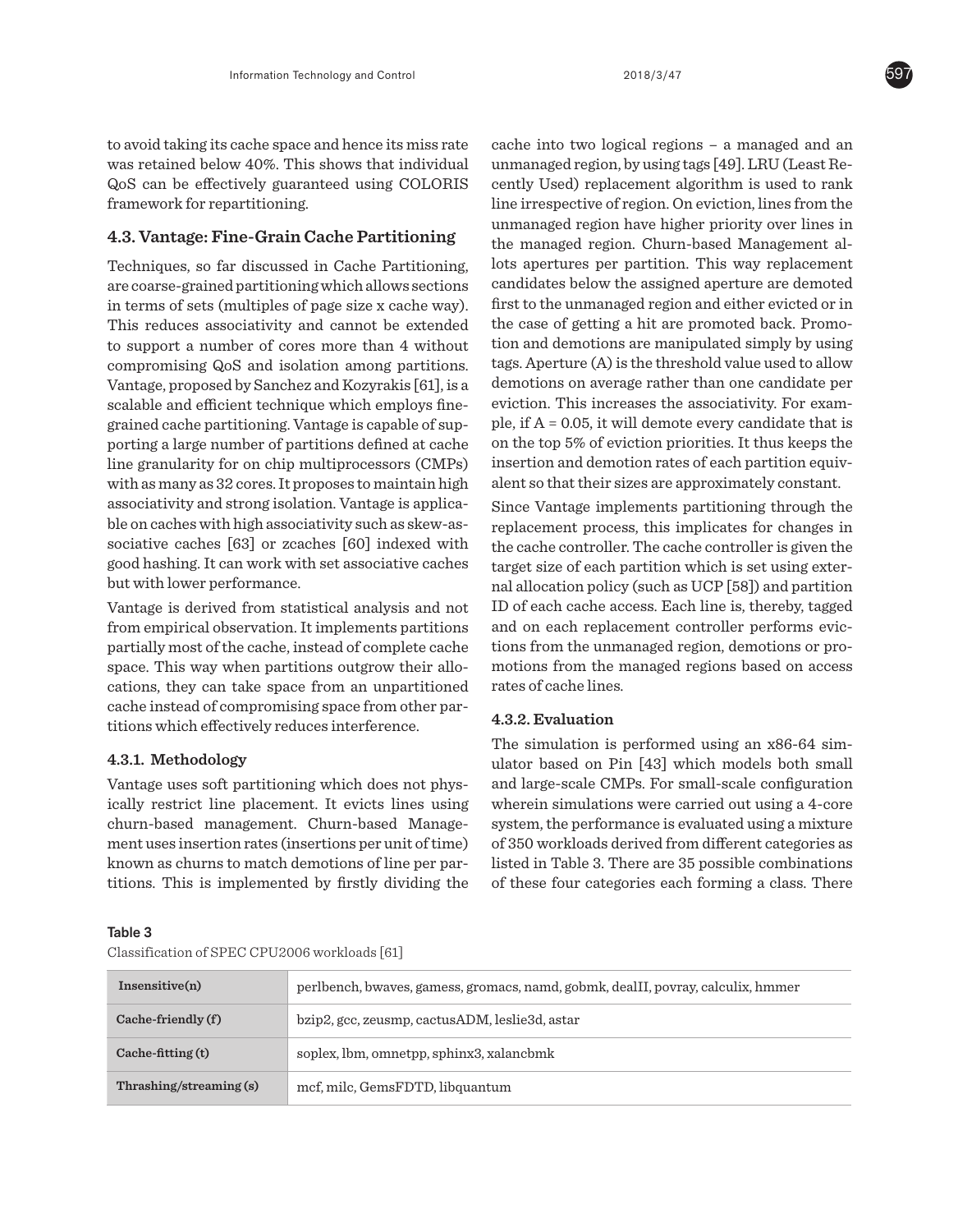are 10 mixes per class with each application being randomly selected from the ones in its category yield-**heart in system performan**<br>ing 350 workloads ing 350 workloads.

Vantage provides much larger improvements than either way-partitioning or Promotion-Insertion Pseudo-Partitioning (PIPP) giving a 6.2% geometric mean on average and up to  $40\%$  speedups. PIPP or way-par-<br>organization for various workloads. titioning shows worst-case performance of 29% and 22% respectively, as compared to 4% for Vantage. Pares the importance of maintaining high associativity.

Vantage also shows higher performance in all workloads except one, i.e., an un-partitioned cache, which is a factor by which other configurations such as way-partitioning have an edge. However, in associativity sensitive workloads, Vantage has already outshows how high associativity in Vantage has allowed and reuse distance, whereas *Y* is the block/line size. it to provide higher throughput.

#### **4.4 Spatial Locality-Aware Cache 4.4.1 Methodology Partitioning**

Vantage does provide fine-grained partitioning design but is limited to: 1) caches with good hashing and associativity, and 2) it only exploits temporal locality [8]. Heterogeneity in the spatial locality is rarely used  $\frac{1}{2}$  in the spatial is referred above. Spatial  $\frac{1}{2}$  monitor hardware, and  $z$ ) the logic for the partitioning schemes discussed above. Spatial partitioning algorithm. not the parameters of the state of the companist of the parameters of a few sets of auxiliary tagget in the size which, if manipulaters (SLCP hardware is comprised of a few sets of auxiliary  $\sigma$ 

multiple cores and thereby provide drastic improvements in system performance. Gupta and Zhou [26] proposed Spatial Locality-Aware Cache Partitioning (SLCP), which leverages a two-dimensional optimiprovides much larger improvements than en-<br>w-partitioning or Promotion-Insertion Pseu-<br> itioning (PIPP) giving a 6.2% geometric mean and capacity is considered providing heterogeneous organization for various workloads.

titioning adversely affects associativity for these work-capacity requirement. In order to achieve this goal, loads using way-partitioning or PIPP which establish-<br>where a little capacity is considered provided by the capacity is considered provided by the capacity or various organization for various organization for various capac rative cache with capacity of  $(X \cap Y)$ . A is essentially<br>performed both alternatives. Evaluation using zcache g shows worst-case performance of 29% and SLCP argues that, for memory intensive work, a pectively, as compared to 4% for Vantage. Par- larger block size would render a small overall cache capacity requirement. In order to achieve this goal, a unified approach is proposed in SLCP, known as *Locality Score* to measure both temporal locality and spatial locality at runtime and make amendments as to the optimal heterogeneous organization. *Locality* **Example 2001** and the memory international care work, and intensive work one i.e. an un-partitioned cache which to the optimal heterogeneous organization. *Locality* cept one, i.e., an un-partitioned cacne, which<br>tor by which other configurations such as Score  $LS(X, Y)$  is a function that defines the hit rate to by winter computations such as based on the future window size *(X)* of a referenced address and the neighborhood size *(Y)* of a fully-asso-<br>ansitive workloads. Vantage has already outciative cache with capacity of *(X \* Y)*. *X* is essentially the reuse distance, whereas *Y* is the block/line size.

#### **4.4.1 Methodology**

SLCP online Locality-monitoring framework uses a hardware approach for estimating a two-dimensional locality (temporal and spatial) in cache access does provide fine-grained partitioning de-<br>streams. Figure 3 shows an architectural view of is limited to: 1) caches with good hashing and  $\mu$  the SLCP including processors and cache hierarchy livity, and 2) it only exploits temporal locality where two things have been added: 1) the online local-<br>crossors it in the anotial locality is repelyinged ity monitor hardware, and 2) the logic for running the partitioning algorithm.

out individual scompissed of a few sets of auxiliary<br>ed correctly, can reduce the capacity allocation among  $\frac{1}{\log d}$  to directories (ATD) [58] and locality score *(LScore* ) SLCP hardware is comprised of a few sets of auxiliary tag directories (ATD) [58] and locality score *(LScore)*<br>tag directories (ATD) [58] and locality score *(LScore)* 

#### Figure 3 for different cache capacity. The LScore counters are used to record cache hits in the ATDs when varying

The SLCP Architecture for LLCs [26]

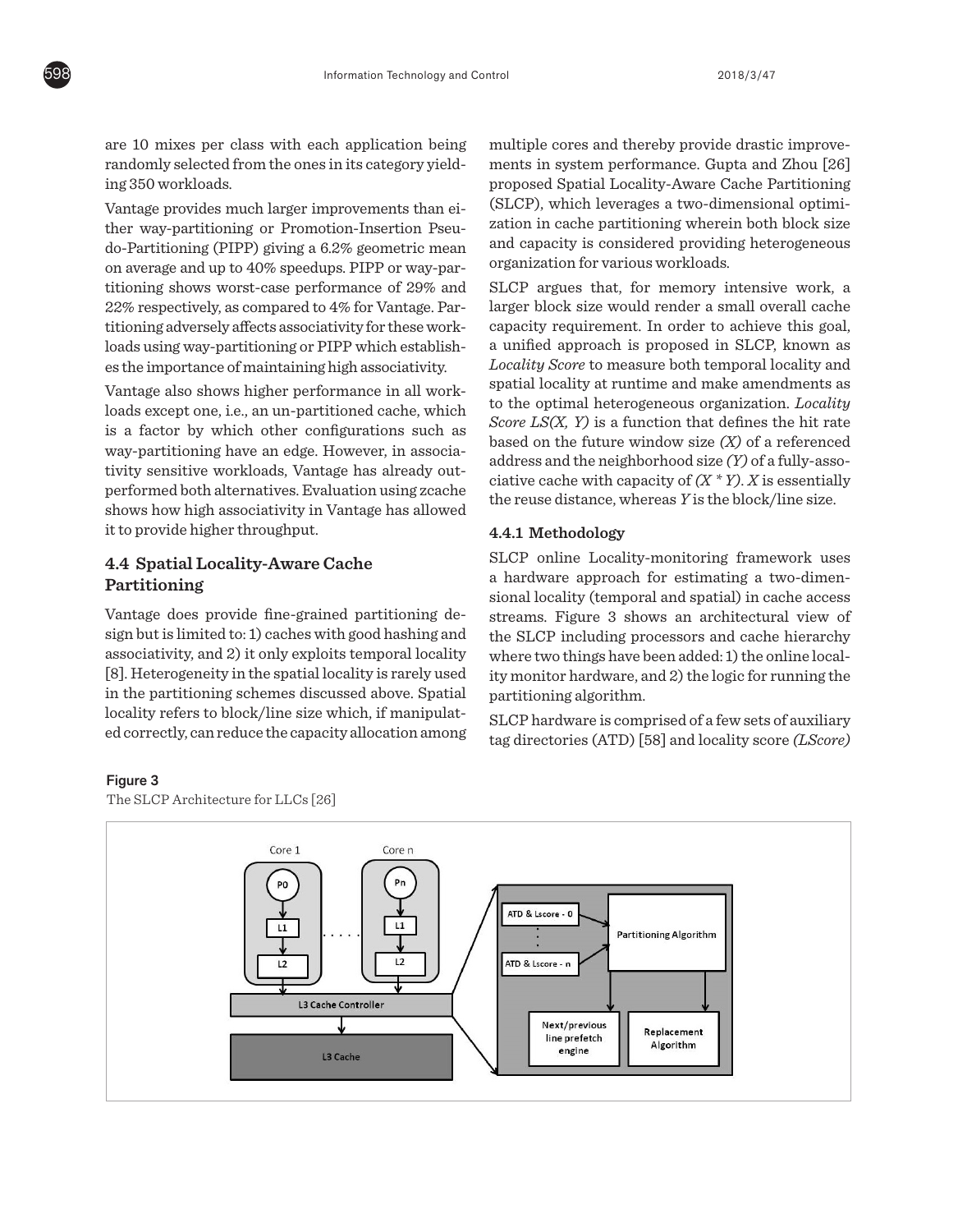counters. Multiple ATDs and LScore counters are employed for different cache block sizes. All the ATDs have the same number of way as in the original cache so as to capture the locality information for different cache capacity. The LScore counters are used to record cache hits in the ATDs when varying number of ways and various block sizes are assigned.

Locality score counters are added to each core with the intent of maximizing the weighted sum of scores across all the co-scheduled benchmarks to be fed into the partitioning algorithm in SLCP.

The two-dimensional LScore array is based on *(L, K)*, where *L*thentry in the LScore–K counter maintains: 1) the number of cache hits for block size K, and 2) the capacity of  $L^*(CO / \alpha)$ , where *C*0 is the baseline cache capacity and  $CO / \alpha$  ) is the capacity of one cache way using  $\alpha$  as the associativity of LLC. This is reduced into a single-dimensional LScore vector *(L)* to leverage the lookahead algorithm [26]. The lookahead algorithm is used to determine the partition configuration only after a fixed amount of cycles. LScore counters are shifted, instead of resetting them completely, so that history is retained.

#### **4.4.2. Evaluation**

SLCP is implemented using an in-house execution-driven simulator. Baseline memory hierarchy configuration constitutes three levels of caches, private L1 and L2 caches and a shared non-inclusive L3 cache. SLCP is tested with the following five categories of 4-way multiprogrammed workloads: 4H, 3H1L, 2H2L, 1H3L and 4L. The 4H category has 4 benchmarks with high MPKI (Misses Per Kilo Instructions) and the 3H1L category has 3 benchmarks with high MPKI and 1 benchmark with low MPKI and so on.

SLCP shows an average of 18.2% (20.9%) performance improvement, highlighting the importance of leveraging spatial locality for partitioning. The performance improvements can be regarded as due to the joint optimizations of SLCP which assign less capacity to the benchmarks that can exploit spatial locality in limited cache capacity. It can also be perceived that multiprogrammed workloads with a higher number of high MPKI benchmarks tend to improve with SLCP. This can be awarded by assigning large cache block sizes which trigger higher hit rates as well as IPC improvements while at the same time also donate cache capacity to other benchmarks.

# 5. Energy Efficiency

Energy efficiency is a crucial consideration in multicore systems, especially in mobile devices where battery life can be adversely affected and devices tend to heat up leading to poor performance. Many architectures support disjoint execution of background and foreground applications to cater to high responsiveness which can increase energy tax in terms of battery life, power and capital expenditure. In multicore processors, the allocation of the core to applications and frequency of these cores are factors to consider while making energy efficient policies. Cache energy reduction techniques have been widely studied. In these techniques, turning off parts of the cache in order to reduce static energy is usually employed. Raceto-halt, a term coined, to indicate a scenario where additional cores used to speed up execution is liable to conserving energy by finishing up tasks quickly and consequently allowing the system to be in a low-power state [16]. This can, however, lead to counter-intuitive performance when memory-bound applications are run on a number of cores at high frequency and are in a waiting state for the data to be provided.

LLC spend a larger fraction of their energy in the form of leakage energy and hence need techniques which work by turning off a part of the cache to reduce the leakage energy consumption. These approaches based on the retentiveness of turned-off blocks, are broadly ramified into two techniques, namely state preserving and state destroying. Based on this, Li et al. [41] have compared the effectiveness of both techniques. They conclude that it is more cost effective to employ a state-destroying technique when fetching a missed block is not critical, compared to state-preserving technique. This is because state-destroying technique completely turns off the block and hence helps to conserve more energy.

For both state-preserving and state-destroying leakage control, architectural techniques make use of some well-known circuit-level mechanisms. Powell et al. [57] propose a circuit design named gated VDD, which facilitates state-destroying leakage control. This technique adds an extra transistor in the supply voltage path or ground path of the SRAM (static random access memory) cell. For reducing the leakage energy of the SRAM cell, this transistor is turned off and by stacking effect of the transistor, the leakage

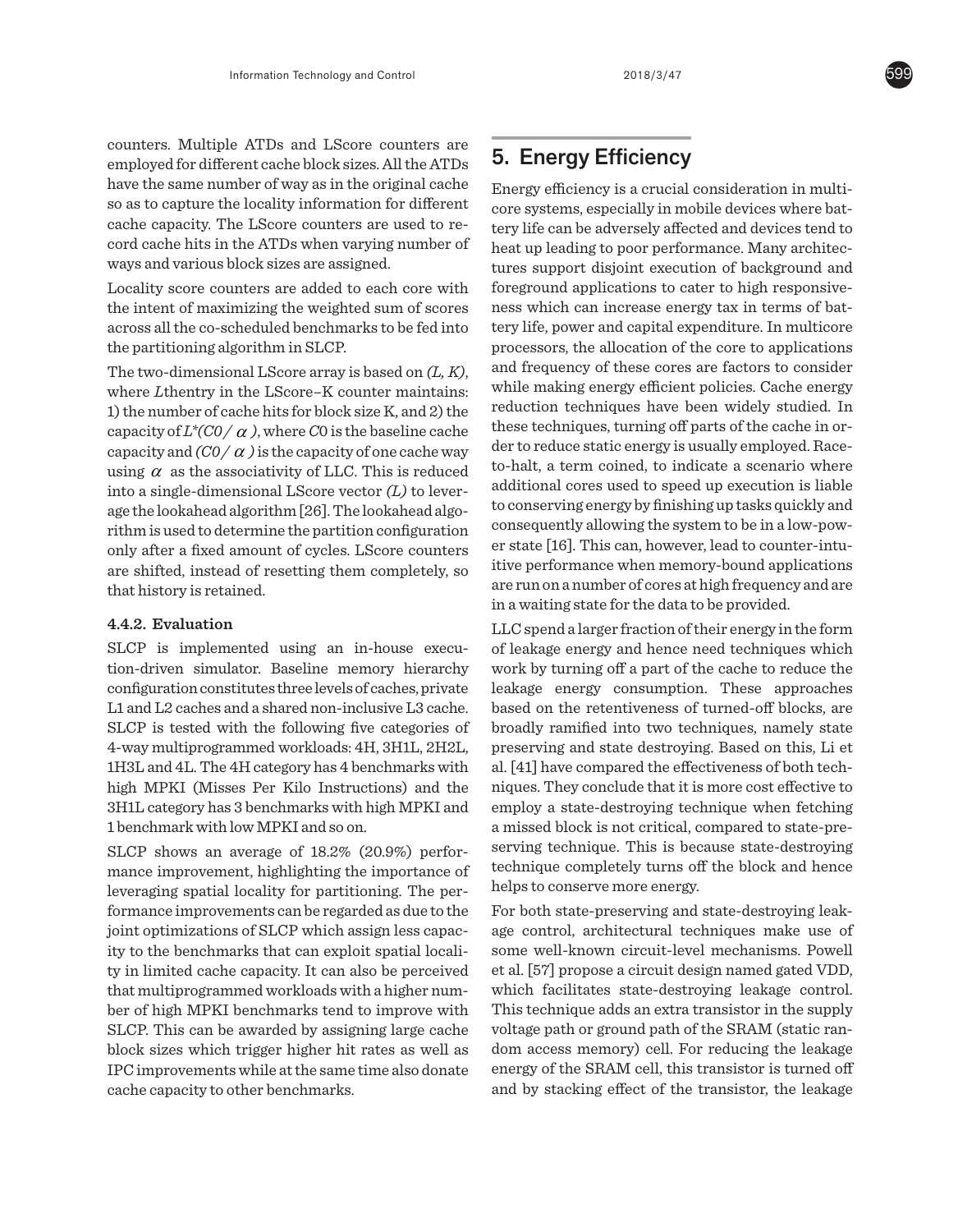current is reduced by orders of magnitude.

Several energy saving techniques are based on the generational nature of cache access, which implies that cache lines have a period of frequent use when they are first brought into the cache, and then have a period of dead time before they are evicted. Therefore, if a cache line has not been accessed for a certain number of cycles (called decay interval or update window), it indicates that the line has become dead and it can be put in low leakage mode for saving energy. Using this principle, Flautner et al. [21] proposed a drowsy-cache technique which puts the dead cache lines into low-power state-preserving mode. Similarly, Kaxiras et al. [34] proposed a decay cache technique which puts the dead cache lines into low-power state-destroying mode.

Several researchers have proposed improvements to the original decay-cache technique, but in all such proposals, the optimal value of the decay interval was varying with the applications. Zhou et al. [75] proposed a technique for dynamically adapting decay interval for each application. Their technique only turns off data and keeps tags alive. Using tags, their technique estimates the hypothetical miss rate, which would be there if all the data lines were active. Then, the aggressiveness of cache line turning off is controlled to make the actual miss rate to closely track the hypothetical miss rate. Abella et al. [1] keep track of the inter access time and the number of accesses for each cache line and use this to compute suitably decay time for each individual cache line.

Lu and Guo [44] proposed two dynamic voltage /frequency scheduling (DVFS) based algorithms: 1) pre-DVS, and 2) post-DVS, for multicore systems which employ fixed-priority scheduling with task splitting. The post-DVS, also known as DVFS after scheduling, works like a conventional DVS for fixed-priority scheduling. It allocates just the right amount of frequency to sub-tasks which are split, after scheduling in a way that tasks which are performed first are executed quickly so the leading ones get enough frequency to meet the deadlines. This conserves energy while meeting timing constraints on synchronization for scheduling with task-splitting. Moreover, pre-DVS performs pre scheduling frequency evaluation of tasks. This assumes prolonged execution times for scheduling of tasks so that all tasks are completed within the required time limit so energy is saved,

achieving more energy conservation than post-DVS. It manages this by determining the total utilization of task-set and number of available cores so that every task is divided equally among all the cores and the energy is maximally conserved.

Another methodology, as proposed by Xu et al. [71], refers to minimizing energy consumption in multicore platform for parallel tasks. It takes a practical approach by considering processors with discrete modes of operations and have timing constraints. The algorithm discussed operate on either rigid task, which have fixed parallelism or moldable task whose parallelism can only be decided at run time. For both types of tasks, first the problem is formulated as a 0-1 Integer Linear Program (0-1 ILP) and then either a two-step (rigid tasks) or a three-step (moldable tasks) heuristic is applied. In the first case, the heuristic schedules tasks using a level-packing algorithm and then it decides upon another step to determine the level of frequency required with minimum energy consumption. Similarly, in moldable tasks, the third step also addresses the level of parallelism required for each individual task. Based on simulation results, the heuristics energy consumption is almost equal to that of 0-1 ILPs.

Chen at al. [13] combined both DVFS and Dynamic Power Management (DPM) to address the energy consumption issue with multicore systems. Their approach is based on Mixed Integer Linear Programming (MILP), optimizes both DVFS and DPM for applications composed of a set of tasks. It uses acylic graphs (DAG) to represent their precedence levels while mapping them on multicore processors. The energy model considers varied sources of power consumption for a set of discrete frequencies, and also the time/energy overhead. The algorithm is used to determine the optimal time-triggered non-preemptive schedule and execution frequency of tasks in an application, and in doing so reduces total energy consumed in MPSoCs.

Mittal and Zhang [51] used dynamic cache reconfiguration techniques for cache leakage energy saving. The caches are configured to conserve maximum energy and keep performance sensitivity bounded. They tested a large number of potential configurations using low-overhead and micro-architecture components with easy integration on multicore chips. The methodology makes certain that energy is uniformly conserved throughout the system, outperforming other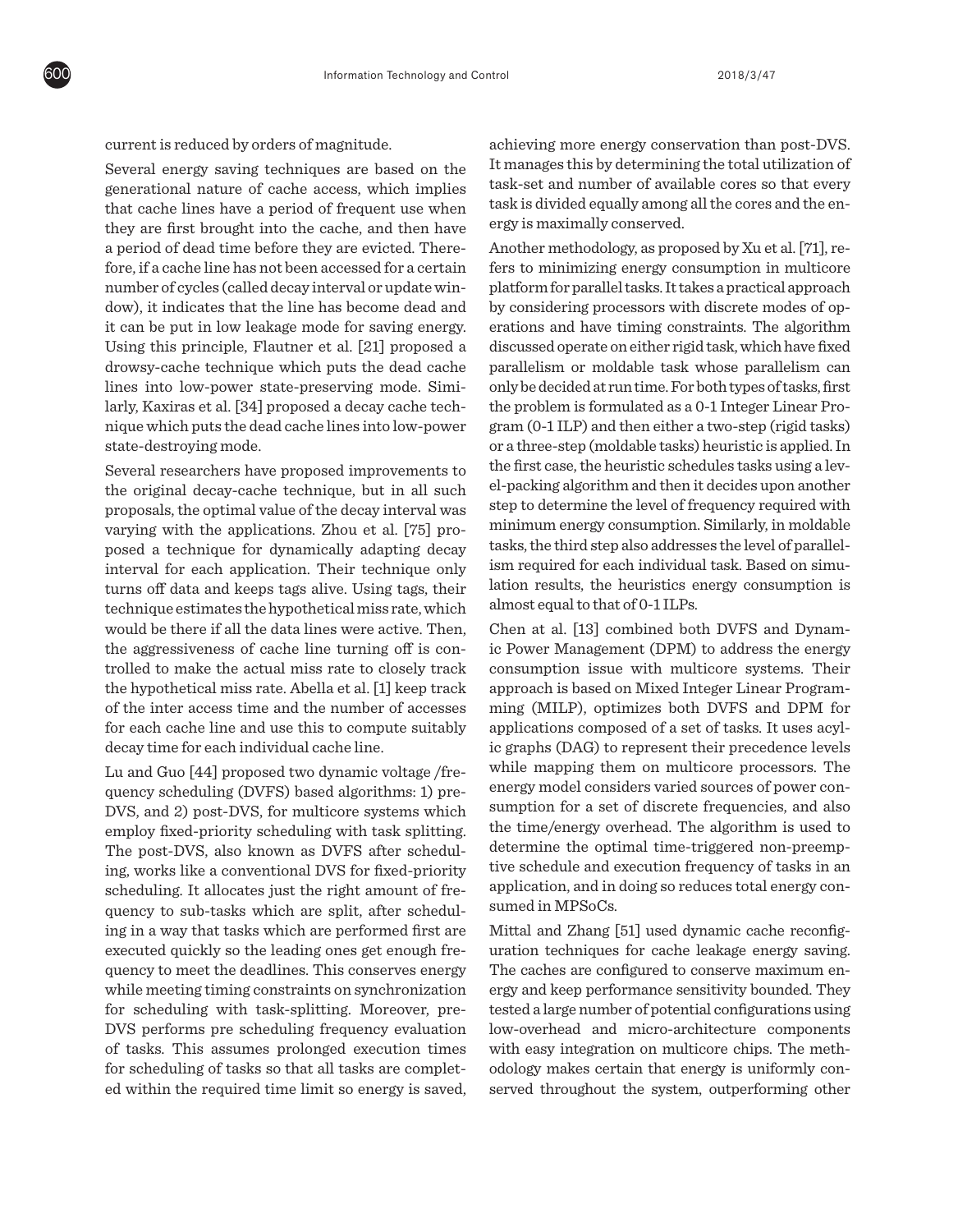comparable methodologies used in high end embedded, desktop, servers and other multitasking systems.

# 6. Last Level Cache in High-Performance Applications

Introduction of caches in third generation computer architecture solved the problem of slowness and expensiveness of main memory in early decades of computing. As time passed by, level of caches were introduced to achieve higher CPU performance. Current growth in the area of high speed performance applications like physics simulations e.g. ALE3D, chemistry or biology applications e.g. IBM sequoia; require high performance of processors. As time passes, many techniques are introduced in order to optimize processor performance like pipelining, higher clock speed, parallelism, branch prediction and even number of transistors are added per chip. These traditional approaches, however, bring some limitations or challenges like memory latency or power dissipation.

To hide memory latency, many multithreaded techniques have been introduced and adopted by processors like Intel Xeon family processors, Atom, Core i7 and others. However, researches are carried on to explore the possibility of large and low latency last level cache

# **6.1. High Performance DSP Applications** Figure

Digital signal processors process analog signals but high performance digital signal processing systems process digital signals rapidly. One of high performance applications of DSP is wireless base station. System designers of the high performance DSP were given limited option of choice but some of manufactures produce series of programmable DSP parts. DSP processors by Intel, Analog Devices [59], Motorolla, Texas Instrument improved already existed architecture by improving performance achieved by improving clock speed and reducing power consumption [17].

Many high performance applications, for example, data analytics applications, image processing and/ or graphic processing applications required machine learning techniques on big data which required extensive computational power. Faella [19] compared DSP processor, GPU and Intel Core i7 to analyze the performance of these processors for support vector machine (SVM) algorithm. It was observed that last level cache was better utilized and needed for the implementation of the proposed method. The performance measure done by the author shows lower clock speed for DSP processors than Intel i7 processor. A performance comparison of GPUs with Intel i7 showed that although GPU clock speed was slower than Intel i7, it showed better performance with performance improvement techniques. This may be attributed either due to its adaptability of different computational intensive algorithms or its architectural support for parallel computations.

#### **6.2. Bioinformatics Applications**

Bioinformatics applications required higher performance computation for analyzing huge amount of data. Current methodologies and computing power are not sufficient enough to surpass this bottleneck [22]. However, many manufacturers provide multicore processors and/or prototypes to achieve the high performance computation like Intel Terascale Proper cnip. 1 nese tradi-cessors [45] or Microsystems UltraSPARC T2 [64].<br>g some limitations or

grome immedicing of the Terascale processors provide first level cache L1 or power dissipation. to each core and numerous levels of L2 cache. Howmultithreaded tech-<br>ever, researches are carried on to explore the possid adopted by proces-<br>bility of large and low latency last level cache using 3D-stacking [29]. Interactions, Atom, Core if and numerous graduate graduate levels of  $\alpha$ 

#### Figure 4

Two level strategies on multicore processor [11]



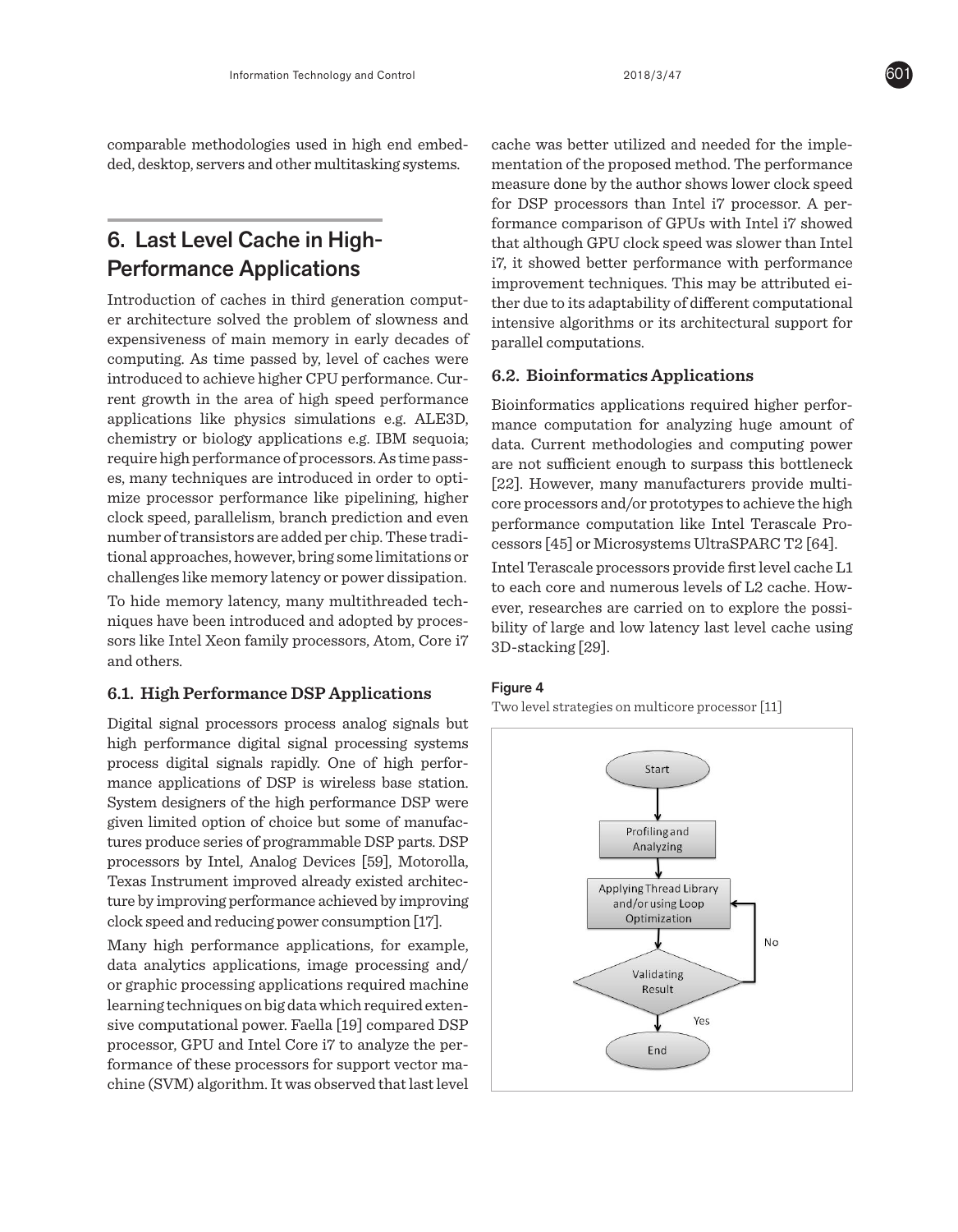Still many applications required some parallelization algorithms since they are not able to fully exploit the power provided by these processors. Galvez et al. [22] provided such parallelism algorithm (named as Fast LSA) in order to fully exploit the computational power. The algorithm was tested on different benchmarks, which shows great performance on a standalone general-purpose multicore chip. The performance of an algorithm that did not require floating point calculations was measured on Multicore64-NW, and it obtained 20 times faster optimal alignment. The algorithm exploits the three level cache of TilExpress-20G cards along with improved MESH for communication between cores, cache and shared memory. Another optimizing technique utilizing caches was proposed by Chaichoompu et al. [11]. The authors proposed multithreading and vectorizing strategies to improve performance. To exploit multithreading in bioinformatics applications, the authors proposed a compiler optimization strategy to perform software profiling in order to analyze and distinguish the portions which bioinformatics tool can improve or those which cannot be improved. Later those code parts, which are not executed in a sequential manner, were modified by thread library or via loop optimization technique. The optimized code was verified in a final step to compare the results on multiple cores processors. Intel Core 2 Duo, Intel Core Solo, Intel Pentium 4 were used in order to test the proposed algorithm. These all processors own two level of caches in which last level cache is L2. Figure 4 shows the flow of the algorithm.

#### **6.3. IOT Based Applications**

In an Internet era, high computing devices are growing and evolving Internet of things (IoT). Intelligence is embedded into devices which are network of sensors, actuators or processors to ease daily life style.

From short range transceivers to high impact gadgets [3], all sorts of devices ranging from those of automotive industry to those of aerospace, from infrastructure to medical services, from defense industry to daily house hold items, and in many more other areas, IoTbased applications have so much influence to improve our way of life. According to statistics, 70 billion of devices will be connected to Internet in the 2020. However, the discussed field is still growing and researchers are working on optimizing the already existed solutions and finding solutions for complex problems.

For high computation, many IoT devices used GPU or Hybrid GPU/CPU approaches. GPUs are multicore architecture which are highly parallel and use multithreading [20, 32]. Modern GPUs, including GigaByte GTX and NVIDIA Geforce, have hundreds of processing units which achieve massive arithmetic calculation [38]. For high-performance computing, there are high-performance optimized GPUs that help to compute big data in data centers. However, their performance requirement based on sufficient parallelism, combine memory access and/or coherent execution among threads. Many applications have non regular memory access pattern and GPU caches exhibit poor performance if there is mismatch in cache hierarchy design [14]. In GPUs, memory latency is usually not hidden in larger caches, hence GPUs use multithreading to hide latency, but it is useful only for applications which use multithreading.

To avoid poor performance and to achieve easy communication between threads, some GPU manufacturers improved memory hierarchy design and threading communication. NVIDIA introduced Compute Unified Device Architecture (CUDA), which provides parallel computing platform and runs on hundreds of GPU processor core and is highly parallel in nature [33]. Due to intensive computational power, it is much faster than CPU and is used in many high-performance computing applications. The installed shared memory has low-latency and it is plugged-in near each processor core [55]. CUDA based GPUs are introduced with global and shared memory access, where global memory accesses are always cached in L2 cache.

#### **6.4. Image and Video Processing Applications**

Many high computational applications require high performance processors to carry out extensive computation in less time and given memory storage. Sometimes it is hard to choose between different processors, which can cater application needs. Evaluating the performance of processor before choosing one, is the key to satisfy application computational needs. Many authors try to evaluate processor's performance on different basis, like time to perform one single operation, memory consumption or energy consumption of processor and have proposed different techniques to optimize the performance by optimizing cache or last level cache. Asaduzzaman and Mahgoub [2] eval-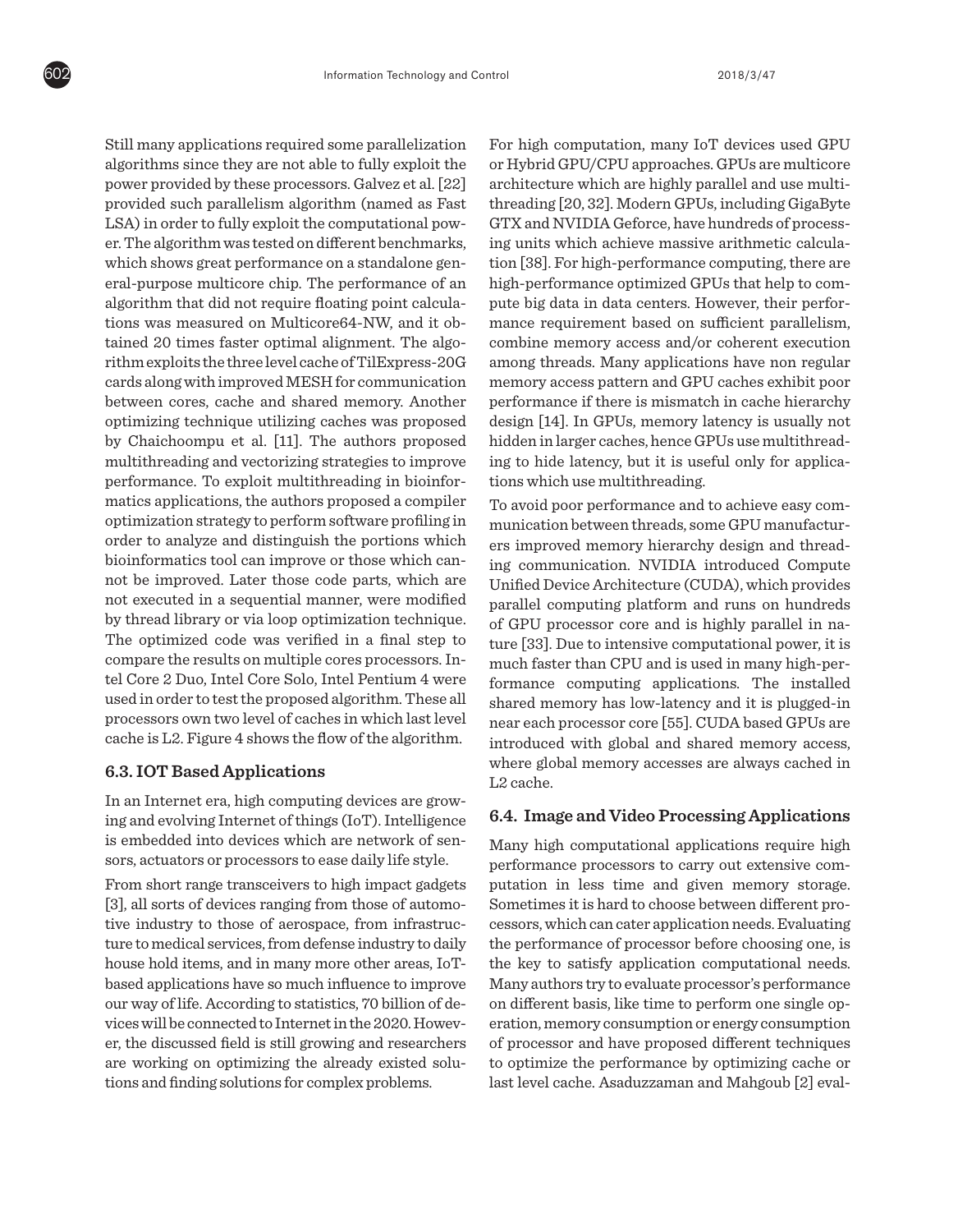uated the performance of cache in DSP processors for MPEG4 applications using different cache sizes. They proposed simulation program which optimizes the cache size for task rate. The authors have run a simulation program against 384KB, 512KB and 1024KB. For 384KB cache size, proposed simulation fails since DSP utilization reached beyond 100% usage but, for 512KB and 1024 cache size, performance improved but it did not impact on DSP utilization. Hoozemans et. al. [31] evaluated the performance of VLIW processors, rVEX and Xilinx MicroBlaze for high resolution image processing applications. The authors conclude that rVEX processors gave 80% faster result for image processing convolution algorithm and 2.3 to 3 factor times better result for grayscale conversion. Blair et al. [4] evaluated by comparing FPGA, GPU and DSP performance for image processing and computer vision algorithms. The authors compare performance on different algorithms for the execution time to process images or computer visions. It has been stated that GPU performance is better than FPGA implementation on DSP slices.

# 7. Challenges

This section discusses the challenges and limitations of data replication and cache partitioning techniques in Last Level Cache.

## **7.1. Data Replication**

Data replication is one of the most effective and highly researched technique, used to handle memory latency issue, since it increases the availability of data, and enhances the performance and reliability [23]. However, it comes with overheads too, e.g., if the environment deals only with read-only request, then performance will be increased significantly (as discussed and proved in Section 3), otherwise for write requests there is a need to maintain consistency among replicas.

## **7.1.1. Storage**

Replication techniques come with storage overhead which cannot be dealt with beyond some extent, since replication techniques do not only rely on creating multiple copies, but they also need to maintain the consistency among them. Some of the techniques [39, 70] use additional classifier or tags, which also requires additional capacity to store information about replicated data. Kurian et al. [39] showed that locality classifier, which is required to maintain consistency, took additional 30% of storage overhead for 64 cores and it increase gradually as the number of cores are added in the system. Classifier used to maintain consistency took extra 36 bits for each entry in the 64 core processor which ultimately costs 60% more storage than the baseline protocol as discussed in [39].

Storage overhead for tag replication is massive [70], due to this reason the researchers prefer to use selective replication approach. Nevertheless, storage overhead still manages to reach 15.6%, which ultimately may cause performance degradation, considering a gradual increase in data replication and failures in the network.

#### **7.1.2. Maintaining Consistency**

All data replication techniques come in packaged with the protocols and methodologies for maintaining consistency. These protocols and methodologies covers consistency issues, however, achieving full consistency is impossible and some inconsistencies are still present in the system.

There is a chance of conflict, when updating replicas, e.g., if the number of updates increases (due to more replicas), then there is a possibility of conflict among updates at the same time. If the number of replicas are increased, then there is a chance that consistency becomes weak due to difficulty in maintaining consistency among all replicas (e.g., insufficient network bandwidth).

## **7.1.3. Network Traffic**

All replications involving consistency models and approaches are the reason for additional network traffic and bandwidth requirement [47]. To maintain consistency, there is a need to update every single data item replicated, which in turn results in additional operation of write-update requests, including original data access or write request. These protocols need extra acknowledgment transactions in case of data invalidation or eviction [24, 40, 70].

#### **7.1.4. Additional Power Consumption**

Data replication techniques are proposed to minimize memory latency and increase energy efficiency, however, protocols incurred with consistency are the rea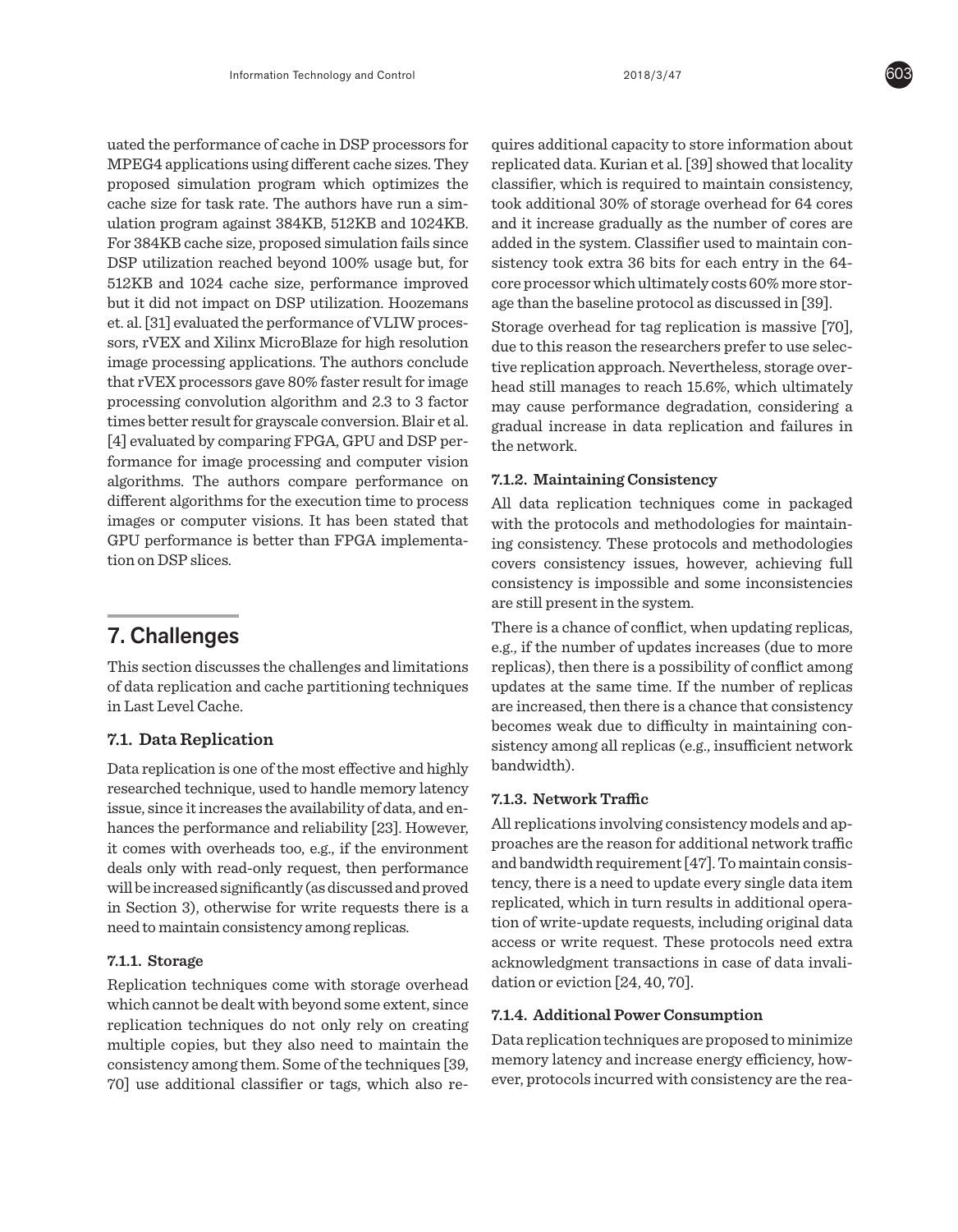son for additional energy consumption of system. For example, if replicas are greater in number and there is a need to update or fetch replicated data and processor is busy with some other task, then request will be piled up and ultimately all bandwidth will be used to fulfill an on ongoing operation. This situation ultimately increases energy consumption of the system.

#### **7.2. Cache Partitioning**

Cache partitioning is only useful when cache size is not large [50]. It is harmful in some extent for the applications exploiting locality [12], however, it is useful for the application which relies on last level cache [52]. There are other similar limitations as well.

#### **7.2.1. LRU Replacement**

LRU is considered to be the one of the best replacement techniques in case of data eviction, and designers opt the policy in architecture to identify the data need to be replaced. However, studies have discussed [48, 49, 50] and some researches proved that if LRU policies are not optimized according to competing resources, it can degrade performance [54]. For example, some of LRU based replacement policies do not work with some of cache partitioning techniques which are designed considering full-associative caches [52] and applied to set-associate caches [52].

#### **7.2.2. Performance Overhead**

Despite the advantage of cache partitioning techniques there is still performance overhead due to load-imbalance, handling of different miss latency via same approach, bandwidth congestion due to network traffic etc. Some of cache partitioning techniques try to overcome these overheads, for example, miss rate penalty, but still they lack to fully cover these issues. Limitation of LRU policy as discussed in [69] is also one of the reasons for performance overhead.

#### **7.2.3. Design Choice**

Cache partitioning techniques are used not only to optimize performance of cache but to achieve Quality of Service (QoS), improving energy efficiency or load balancing etc. To achieve these goals, one needs to carefully select parameter for cache partitioning techniques on different architecture. Cache partitioning techniques include parameters like replacement policies, quota allocation, partitioning interval, etc. [53].

# 8. Conclusion

Technology is advancing at break-neck speed and with it the requirements in terms of application processing time and manipulation of real-time data. This research article explores the different dynamics in improving overall last level cache performance. It particularly focused on various optimizing techniques such as *Data Replication* and *Cache Partitioning*. Energy efficiency is an important design issue in multicore processors, hence the article have comprehensively compared different mechanisms addressing energy saving. The manuscript surveyed different authors' work which evaluates processors performance in high performance applications. Finally, there are always challenges and trade-offs in implementing any optimizing technique, which have been discussed in detail.

# **References**

- 1. Abella, J., González, A., Vera, X., O'Boyle, M. F. IAT-AC: A Smart Predictor to Turn-Off L2 Cache Lines. ACM Transactions on Architecture and Code Optimization (TACO), 2005, 2(1), 55-77. https://doi. org/10.1145/1061267.1061271
- 2. Asaduzzaman, A., Mahgoub, I. Evaluation of Application-Specific Multiprocessor Mobile System. Proceedings of the 2004 Symposium on Performance Evaluation of Computer Telecommunication Systems, 2004, 751-758.
- 3. Bandyopadhyay, D., Sen, J. Internet of Things: Applications and Challenges in Technology and Standardization. Wireless Personal Communications, 2011, 58(1), 49-69. https://doi.org/10.1007/s11277-011-0288-5
- 4. Blair, E., Redwood, C., Ashrafian, H., Oliveira, M., Broxholme, J., Kerr, B., Salmon, A., Östman-Smith, I., Watkins, H. Mutations in the 2 Subunit of AMP-Activated Protein Kinase Cause Familial Hypertrophic Cardiomyopathy: Evidence for the Central Role of Energy Compromise in Disease Pathogenesis. Human Molec-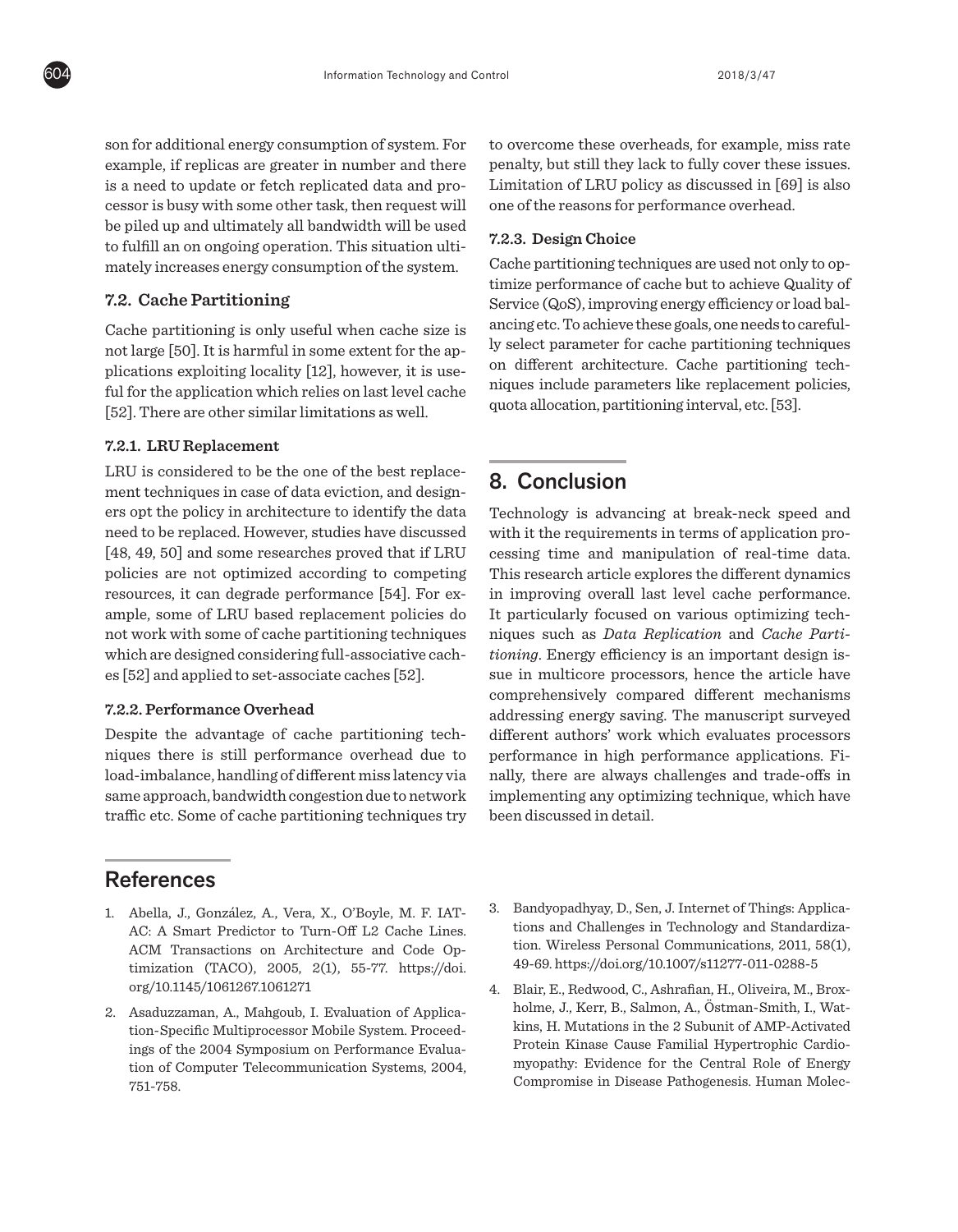ular Genetics, 2001, 10(11), 1215-1220. https://doi. org/10.1093/hmg/10.11.1215

- 5. Bosse, T., Hoogendoorn, M., Memon, Z. A., Treur, J., Umair, M. An Adaptive Model for Dynamics of Desiring and Feeling Based on Hebbian Learning. In International Conference on Brain Informatics, Springer, 2010, 14-28. https://doi.org/10.1007/978-3-642-15314-3\_3
- 6. Bosse, T., Hoogendoorn, M., Memon, Z. A., Treur, J., Umair, M. A Computational Model for Dynamics of Desiring and Feeling. Cognitive Systems Research, 2012, 19-20, 39-61. https://doi.org/10.1016/j. cogsys.2012.04.002
- 7. Bosse, T., Memon, Z. A., Treur, J., Umair, M. An Adaptive Human-Aware Software Agent Supporting Attention-Demanding Tasks. International Conference on Principles and Practice of Multi-Agent Systems, Springer, 2009, 292-307. https://doi.org/10.1007/978- 3-642-11161-7\_20
- 8. Bosse, T., Memon, Z. A., Treur, J. Emergent Storylines Based on Autonomous Characters with Mindreading Capabilities. IEEE/WIC/ACM International Conference on Intelligent Agent Technology, 2007 (IAT'07), 2007, 207-214. https://doi.org/10.1109/IAT.2007.61
- 9. Bosse, T., Memon, Z. A., Treur, J. Modelling Animal Behaviour Based on Interpretation of Another Animal's Behaviour. ICCM'07: Proceedings of the 8th International Conference on Cognitive Modeling, 2007, 193-198.
- 10. Bosse, T., Memon, Z. A., Treur, J. Adaptive Estimation of Emotion Generation for an Ambient Agent Model. European Conference on Ambient Intelligence, Springer, 2008, 141-156. https://doi.org/10.1007/978-3-540- 89617-3\_10
- 11. Chaichoompu, K., Kittitornkun, S., Tongsima, S. Speedup Bioinformatics Applications on Multicore-Based Processor Using Vectorizing and Multithreading Strategies. Bioinformation, 2007, 2(5), 182-184. https://doi. org/10.6026/97320630002182
- 12. Chang, J., Sohi, G. S. Cooperative Cache Partitioning for Chip Multiprocessors. ACM International Conference on Supercomputing, 25th Anniversary Volume, 2014, 402-412. https://doi.org/10.1145/2591635.2667188
- 13. Chen, G., Huang, K., Knoll, A. Energy Optimization for Real-Time Multiprocessor System-on-Chip with Optimal DVFS and DPM Combination. ACM Transactions on Embedded Computing Systems (TECS), 2014, 13(3S), 111:1-111:21.
- 14. Chen, X., Chang, L.-W., Rodrigues, C. I., Lv, J., Wang, Z., Hwu, W.-M. Adaptive Cache Management for Ener-

gy-Efficient GPU Computing. 2014 47th Annual IEEE/ ACM International Symposium on Microarchitecture, Cambridge, 2014, 343-355. https://doi.org/10.1109/MI-CRO.2014.11

- 15. Chishti, Z., Powell, M. D., Vijaykumar, T. Optimizing Replication, Communication, and Capacity Allocation in CMPs. 32nd International Symposium on Computer Architecture (ISCA'05), Madison, WI, USA, 2005, 357- 368. https://doi.org/10.1109/ISCA.2005.39
- 16. Cook, H., Moreto, M., Bird, S., Dao, K., Patterson, D. A., Asanovic, K. A Hardware Evaluation of Cache Partitioning to Improve Utilization and Energy-Efficiency While Preserving Responsiveness. ACM SIGARCH Computer Architecture News, 2013, 41(3), 308-319. https://doi.org/10.1145/2508148.2485949
- 17. Curtis, T., Curtis, M. High Performance Digital Signal Processing. IOA Conference on Sonar Signal Processing, 2004, 1-10.
- 18. Do, C. T., Kim, J., Hwang, I., Kim, S.-H., Kim, C. H. A Novel Last-Level Cache Replacement Policy to Improve the Performance of Mobile Systems. Advanced Science and Technology Letters (Workshop on Mobile and Wireless 2014), 2014, 46. https://doi.org/10.14257/ astl.2014.46.06
- 19. Faella, J. On Performance of GPU and DSP Architectures for Computationally Intensive Applications, 2013.
- 20. Fernando, R. GPU Gems: Programming Techniques, Tips and Tricks for Real-Time Graphics. Pearson Higher Education, 2004.
- 21. Flautner, K., Kim, N. S., Martin, S., Blaauw, D., Mudge, T. Drowsy Caches: Simple Techniques for Reducing Leakage Power. IEEE Proceedings of the 29th Annual International Symposium on Computer Architecture, 2002, 148-157.
- 22. Gálvez, S., Daz, D., Hernández, P., Esteban, F. J., Caballero, J. A., Dorado, G. Next-Generation Bioinformatics: Using Many-Core Processor Architecture to Develop a Web Service for Sequence Alignment. Bioinformatics, 2010, 26(5), 683-686. https://doi.org/10.1093/bioinformatics/btq017
- 23. Goel, S., Buyya, R. Data Replication Strategies in Wide-Area Distributed Systems. Enterprise Service Computing: From Concept to Deployment, IGI Global, 2007, 211-241. https://doi.org/10.4018/978-1-59904- 180-3.ch009
- 24. Gracioli, G., Fröhlich, A. A., Pellizzoni, R., Fischmeister, S. Implementation and Evaluation of Global and Partitioned Scheduling in a Real-Time OS. Real-Time

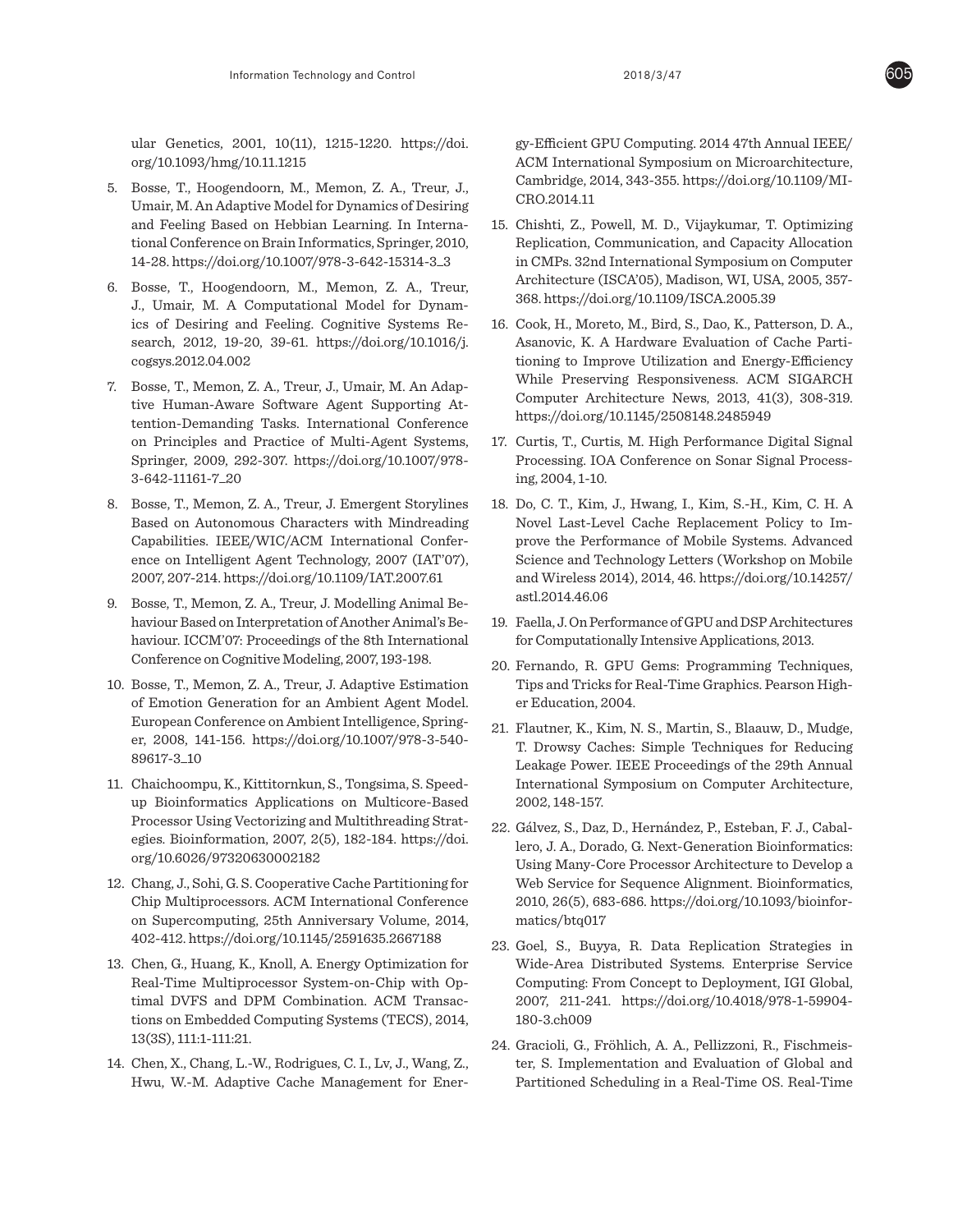

Systems, 2013, 49(6), 669-714. https://doi.org/10.1007/ s11241-013-9183-3

- 25. Gracioli, G., Frohlich, A. A. An Experimental Evaluation of the Cache Partitioning Impact on Multicore Real-Time Schedulers. 2013 IEEE 19th International Conference on Embedded and Real-Time Computing Systems and Applications (RTCSA), 2013, 72-81.
- 26. Gupta, S., Zhou, H. Spatial Locality-Aware Cache Partitioning for Effective Cache Sharing. IEEE 2015 44th International Conference on Parallel Processing (ICPP), 2015, 150-159. https://doi.org/10.1109/ICPP.2015.24
- 27. Hameed, H., Durrani, N. M., Hina, S., Shamsi, J. A. Towards Efficient Graph Traversal Using a Multi-GPU Cluster. International Journal of Advanced Computer Science and Applications, 2017, 8(6), 338-346. https:// doi.org/10.14569/IJACSA.2017.080644
- 28. Hardavellas, N., Ferdman, M., Falsafi, B., Ailamaki, A. Reactive NUCA: Near-Optimal Block Placement and Replication in Distributed Caches. ACM SIGARCH Computer Architecture News, 2009, 37(3), 184-195. https://doi.org/10.1145/1555815.1555779
- 29. Held, J., Bautista, J., Koehl, S. From a Few Cores to Many: A Tera-Scale Computing Research Overview. White Paper, Intel, 2006.
- 30. Hoogendoorn, M., Klein, M. C., Memon, Z. A., Treur, J. Formal Specification and Analysis of Intelligent Agents for Model-Based Medicine Usage Management. Computers in Biology and Medicine, 2013, 43(5), 444-457. https://doi.org/10.1016/j.compbiomed.2013.01.021
- 31. Hoozemans, J., Wong, S., Al-Ars, Z. Using Vliw Softcore Processors for Image Processing Applications. IEEE 2015 International Conference on Embedded Computer Systems: Architectures, Modeling, and Simulation (SAMOS), 2015, 315-318. https://doi.org/10.1109/SA-MOS.2015.7363691
- 32. Hwang, K., Dongarra, J., Fox, G. C. Distributed and Cloud Computing: From Parallel Processing to the Internet of Things, Morgan Kaufmann, 2013.
- 33. Inam, R. An Introduction to GPGPU Programming-Cuda Architecture, 2010.
- 34. Kaxiras, S., Hu, Z., Martonosi, M. Cache Decay: Exploiting Generational Behavior to Reduce Cache Leakage Power. ACM SIGARCH Computer Architecture News, 2001, 29(2), 240-251. https://doi. org/10.1145/384285.379268
- 35. Khan, F. A., Tahir, M. A., Khelifi, F., Bouridane, A., Almotaeryi, R. Robust Off-Line Text Independent Writer Identification Using Bagged Discrete Cosine Transform

Features. Expert Systems with Applications, 2017, 71, 404-415. https://doi.org/10.1016/j.eswa.2016.11.012

- 36. Khan, M. A., Memon, Z. A., Khan, S. Highly Available Hadoop Namenode Architecture. In IEEE 2012 International Conference on Advanced Computer Science Applications and Technologies (ACSAT), 2012, 167- 172. https://doi.org/10.1109/ACSAT.2012.52
- 37. Kim, C., Burger, D., Keckler, S. W. An Adaptive, Non-Uniform Cache Structure for Wire-Delay Dominated On-Chip Caches. ACM Sigplan Notices, 2002, 37(10), 211- 222. https://doi.org/10.1145/605432.605420
- 38. Kindratenko, V. V., Enos, J. J., Shi, G., Showerman, M. T., Arnold, G. W., Stone, J. E., Phillips, J. C., Hwu, W.- M. GPU Clusters for High-Performance Computing. IEEE International Conference on Cluster Computing and Workshops, CLUSTER'09, 2009, 1-8. https://doi. org/10.1109/CLUSTR.2009.5289128
- 39. Kurian, G., Devadas, S., Khan, O. Locality-Aware Data Replication in the Last-Level Cache. 2014 IEEE 20th International Symposium on High Performance Computer Architecture (HPCA), 2014, 1-12.
- 40. Kurian, G., Khan, O., Devadas, S. The Locality-Aware Adaptive Cache Coherence Protocol. ACM SIGARCH Computer Architecture News, 2013, 41(3), 523-534. https://doi.org/10.1145/2508148.2485967
- 41. Li, L., Kadayif, I., Tsai, Y.-F., Vijaykrishnan, N., Kandemir, M., Irwin, M. J., Sivasubramaniam, A. Managing Leakage Energy in Cache Hierarchies. Journal of Instruction-Level Parallelism, 2003, 5, 1-24.
- 42. Li, Y., Skadron, K., Lee, B., Brooks, D. Quantifying Latency and Throughput Compromises in CMP Design. Technical Report CS-2006-26, University of Virginia Department of Computer Science, Technical Report, 2006.
- 43. Luk, C.-K., Cohn, R., Muth, R., Patil, H., Klauser, A., Lowney, G., Wallace, S., Reddi, V. J., Hazelwood, K. Pin: Building Customized Program Analysis Tools with Dynamic Instrumentation. ACM Sigplan Notices, 2005, 40(6), 190- 200. https://doi.org/10.1145/1064978.1065034
- 44. Lu, J., Guo, Y. Energy-Aware Fixed-Priority Multi-Core Scheduling for Real-Time Systems. 2011 IEEE 17th International Conference on Embedded and Real-Time Computing Systems and Applications (RTCSA), 2011, 1, 277-281.
- 45. Mattson, T. G., Van der Wijngaart, R., Frumkin, M. Programming the Intel 80-Core Network-on-a-Chip Terascale Processor. Proceedings of the 2008 ACM/IEEE Conference on Supercomputing, 2008, 1-11. https://doi. org/10.1109/SC.2008.5213921